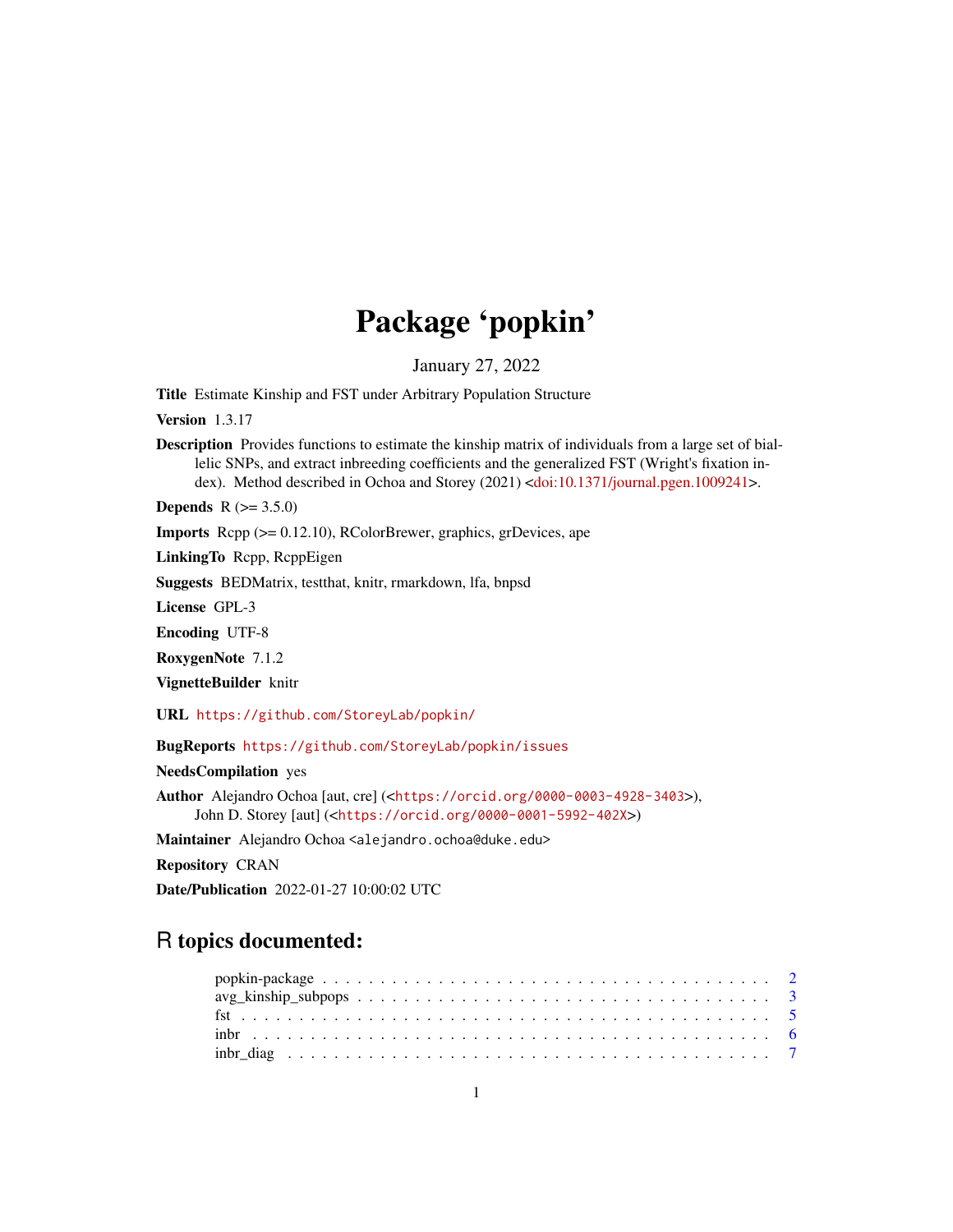# <span id="page-1-0"></span>2 popkin-package

| Index | 33 |
|-------|----|

popkin-package *A package for estimating kinship and FST under arbitrary population structure*

# Description

The heart of this package is the [popkin\(\)](#page-20-1) function, which estimates the kinship matrix of all individual pairs from their genotype matrix. Inbreeding coefficients, the generalized FST, and the individual-level pairwise FST matrix are extracted from the kinship matrix using  $inbr()$ ,  $fst()$ , and [pwfst\(\)](#page-26-1), respectively. [fst\(\)](#page-4-1) accepts weights for individuals to balance subpopulations obtained with [weights\\_subpops\(\)](#page-30-1). Kinship matrices can be renormalized (to change the most recent common ancestor population or MRCA) using [rescale\\_popkin\(\)](#page-27-1). Coancestry matrices can be estimated from allele frequency matrices using [popkin\\_af\(\)](#page-23-1). Lastly, kinship, coancestry, and pairwise FST matrices can be visualized using [plot\\_popkin\(\)](#page-15-1) (with the help of [inbr\\_diag\(\)](#page-6-1) for kinship matrices only).

# Author(s)

Maintainer: Alejandro Ochoa <alejandro.ochoa@duke.edu> [\(ORCID\)](https://orcid.org/0000-0003-4928-3403)

Authors:

• John D. Storey <jstorey@princeton.edu> [\(ORCID\)](https://orcid.org/0000-0001-5992-402X)

# See Also

Useful links:

- <https://github.com/StoreyLab/popkin/>
- Report bugs at <https://github.com/StoreyLab/popkin/issues>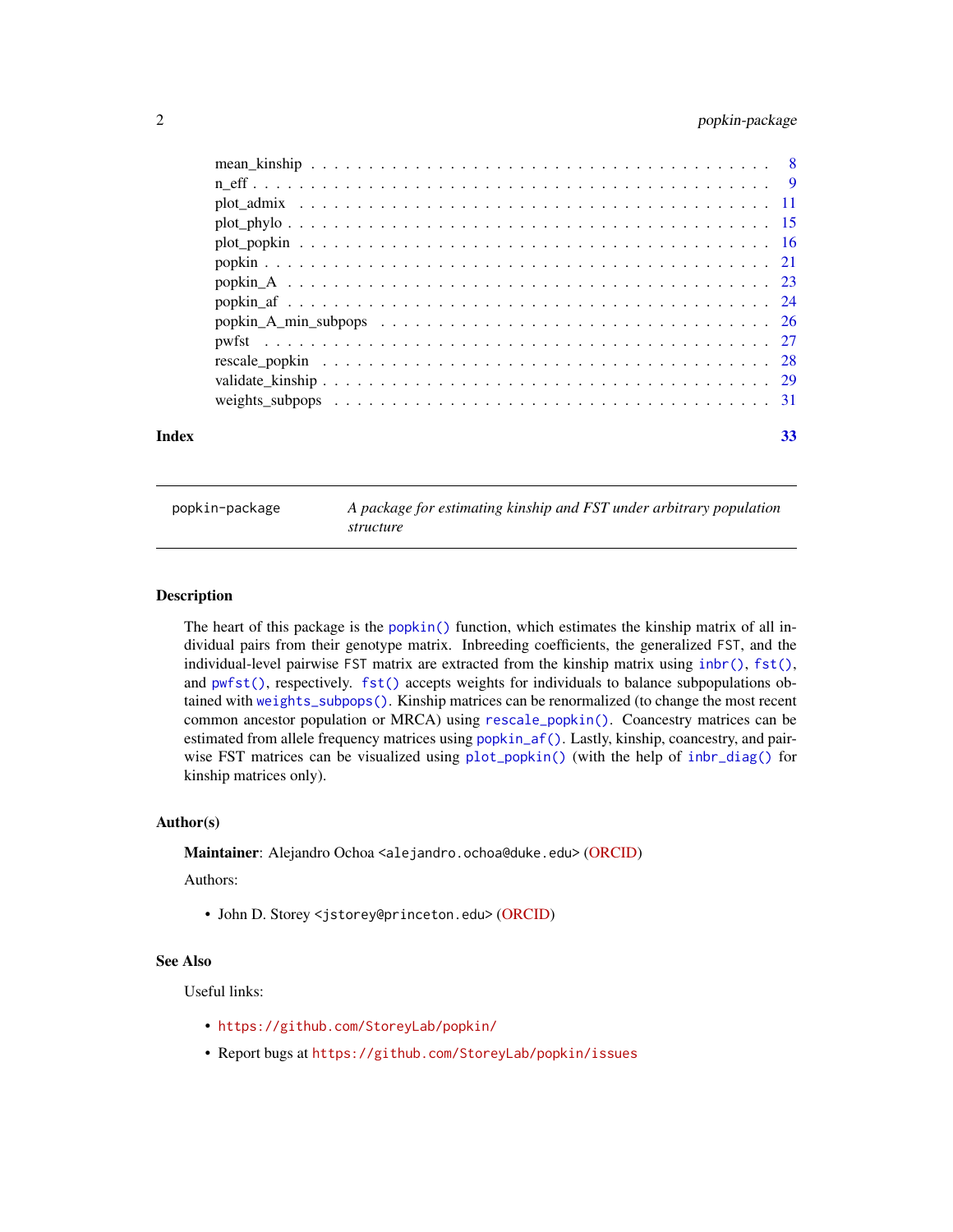# <span id="page-2-0"></span>avg\_kinship\_subpops 3

# Examples

```
# estimate and visualize kinship and FST from a genotype matrix
# Construct toy data
X \leq - matrix(c(0,1,2,1,0,1,1,0,2), nrow = 3, byrow = TRUE) # genotype matrix
subpops \leq c(1,1,2) # subpopulation assignments for individuals
subpops2 <- 1:3 # alternate labels treat every individual as a different subpop
# NOTE: for BED-formatted input, use BEDMatrix!
# "file" is path to BED file (excluding .bed extension)
## library(BEDMatrix)
## X <- BEDMatrix(file) # load genotype matrix object
# estimate the kinship matrix from the genotypes "X"!
# all downstream analysis require "kinship", none use "X" after this
kinship <- popkin(X, subpops) # calculate kinship from X and optional subpop labels
# plot the kinship matrix, marking the subpopulations
# note inbr_diag replaces the diagonal of kinship with inbreeding coefficients
plot_popkin( inbr_diag(kinship), labs = subpops )
# extract inbreeding coefficients from kinship
inbreeding <- inbr(kinship)
# estimate FST
weights <- weights_subpops(subpops) # weigh individuals so subpopulations are balanced
Fst <- fst(kinship, weights) # use kinship matrix and weights to calculate fst
Fst <- fst(inbreeding, weights) # estimate more directly from inbreeding vector (same result)
# estimate and visualize the pairwise FST matrix
pairwise_fst <- pwfst(kinship) # estimated matrix
leg_title <- expression(paste('Pairwise ', F[ST])) # fancy legend label
# NOTE no need for inbr_diag() here!
plot_popkin(pairwise_fst, labs = subpops, leg_title = leg_title)
# rescale the kinship matrix using different subpopulations (implicitly changes the MRCA)
kinship2 <- rescale_popkin(kinship, subpops2)
# toy allele frequency data
P \leq - matrix( runif( 9 ), nrow = 3 )
# estimate coancestry from allele frequency matrix
# (useful from P matrices from admixture models)
```

```
coancestry <- popkin_af( P )
```
<span id="page-2-1"></span>avg\_kinship\_subpops *Calculate a kinship matrix between subpopulations by averaging individual data*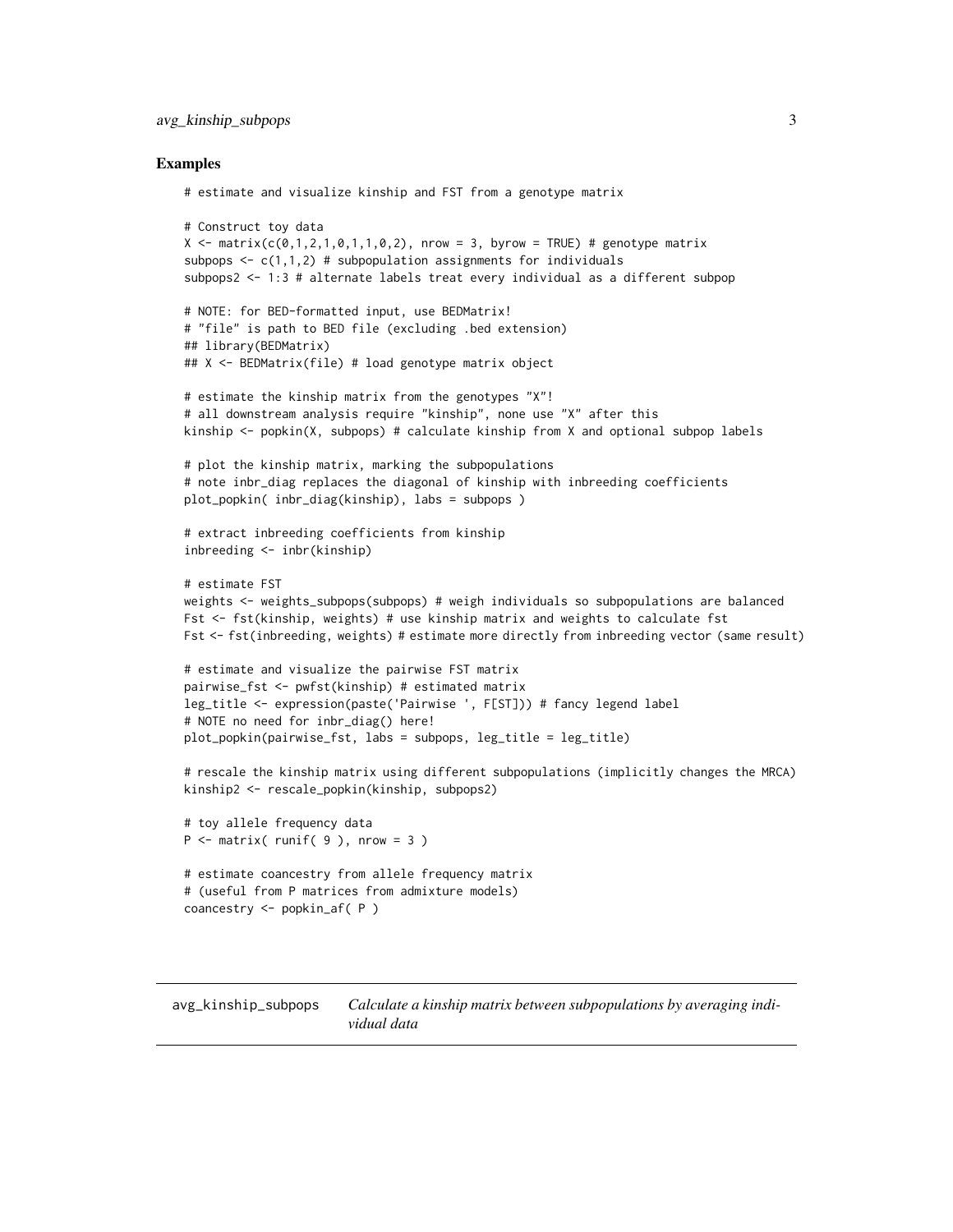#### <span id="page-3-0"></span>Description

This function calculates a kinship matrix between subpopulations, whose values are the average kinship values between all individual pairs where one individual is in the first subpopulation and the other individual is in the second subpopulation. To estimate coancestry instead of kinship, which is recommended to get more interpretable diagonal values, the input kinship matrix should be transformed using [inbr\\_diag\(\)](#page-6-1).

# Usage

```
avg_kinship_subpops(kinship, subpops, subpop_order = unique(subpops))
```
# Arguments

| kinship      | A symmetric n-by-n kinship matrix.                                                                                                                                                                                                                                                               |
|--------------|--------------------------------------------------------------------------------------------------------------------------------------------------------------------------------------------------------------------------------------------------------------------------------------------------|
| subpops      | The length-n vector of subpopulation assignments for each individual.                                                                                                                                                                                                                            |
| subpop_order | The optional order of subpopulations in the output matrix, subpop_order must<br>contain every unique subpopulation in subpops. Any additional subpopulations<br>in subpop_order (missing in subpops) are ignored. By default, subpopulations<br>are in the order of first appearance in subpops. |

# Value

The symmetric K-by-K kinship matrix between subpopulations, where K is the number of unique subpopulations in subpops, ordered as in subpop\_order.

```
# a toy kinship matrix with 5 individuals belonging to 2 subpopulations
kinship <- matrix(
   c(
        0.7, 0.4, 0.4, 0.1, 0.0,
        0.4, 0.7, 0.4, 0.2, 0.1,
        0.4, 0.4, 0.7, 0.2, 0.0,
        0.1, 0.2, 0.2, 0.6, 0.1,
        0.0, 0.1, 0.0, 0.1, 0.6
   ),
   nrow = 5,
   ncol = 5\mathcal{L}subpops \leq c(1, 1, 1, 2, 2)# calculate mean kinship between (and within) subpopulations
# a 2x2 matrix
avg_kinship_subpops( kinship, subpops )
# calculate coancestry estimate instead (difference is diagonal)
avg_kinship_subpops( inbr_diag( kinship ), subpops )
```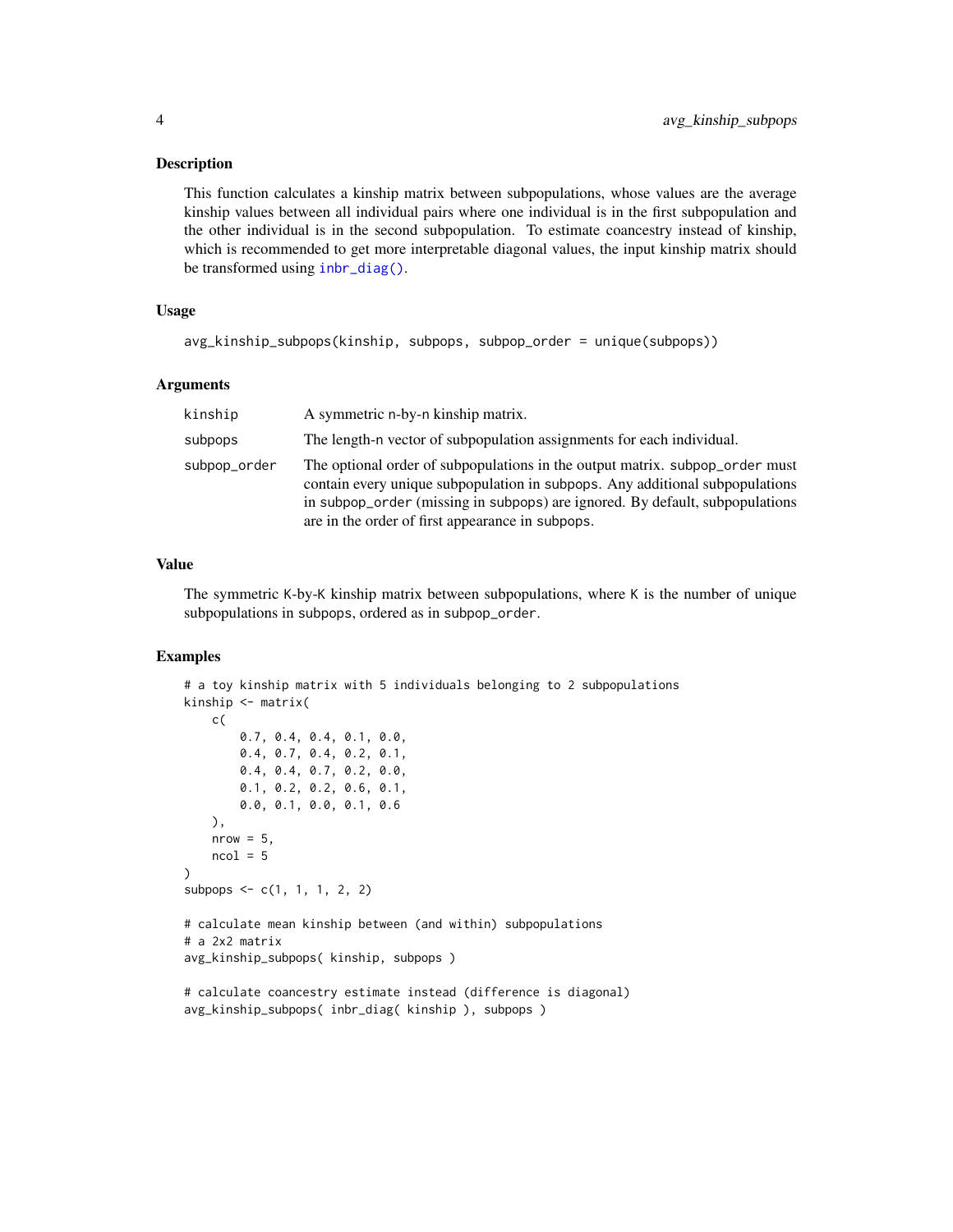<span id="page-4-1"></span><span id="page-4-0"></span>fst *Calculate FST from a population-level kinship matrix or vector of inbreeding coefficients*

# Description

This function simply returns the weighted mean inbreeding coefficient. If weights are NULL (default), the regular mean is calculated. If a kinship matrix is provided, then the inbreeding coefficients are extracted from its diagonal using [inbr\(\)](#page-5-1) (requires the diagonal to contains self-kinship values as [popkin\(\)](#page-20-1) returns, and not inbreeding coefficients as [inbr\\_diag\(\)](#page-6-1) returns). If there is local inbreeding and it can be estimated (from known pedigrees, for example), it can be subtracted from the total inbreeding coefficients, resulting in a vector of structural inbreeding that correctly averages into FST.

# Usage

 $fst(x, weights = NULL, x\_local = NULL)$ 

#### Arguments

| x       | The vector of inbreeding coefficients, or the kinship matrix if x is a matrix.      |
|---------|-------------------------------------------------------------------------------------|
| weights | Weights for individuals (optional, defaults to uniform weights)                     |
| x local | An optional vector of inbreeding coefficients, or a local kinship matrix if x_local |
|         | is a matrix.                                                                        |

# Details

The returned weighted mean inbreeding coefficient equals the generalized FST if all individuals are "locally outbred" (i.e. if the self-relatedness of every individual stems entirely from the population structure rather than due partly to having unusually closely related parents, such as first or second cousins). Note most individuals in population-scale human data are locally outbred. If there are locally-inbred individuals, but their local inbreeding cannot be estimated, then the returned value will overestimate FST. Good estimates of local inbreeding can be passed (parameter  $x$ <sup>1</sup>ocal), in which case the code will subtract their effect and FST will be more accurate.

#### Value

FST

```
# Get FST from a genotype matrix
# Construct toy data
X \leq matrix(c(0,1,2,1,0,1,1,0,2), nrow = 3, byrow = TRUE) # genotype matrix
subpops \leq c(1,1,2) # subpopulation assignments for individuals
```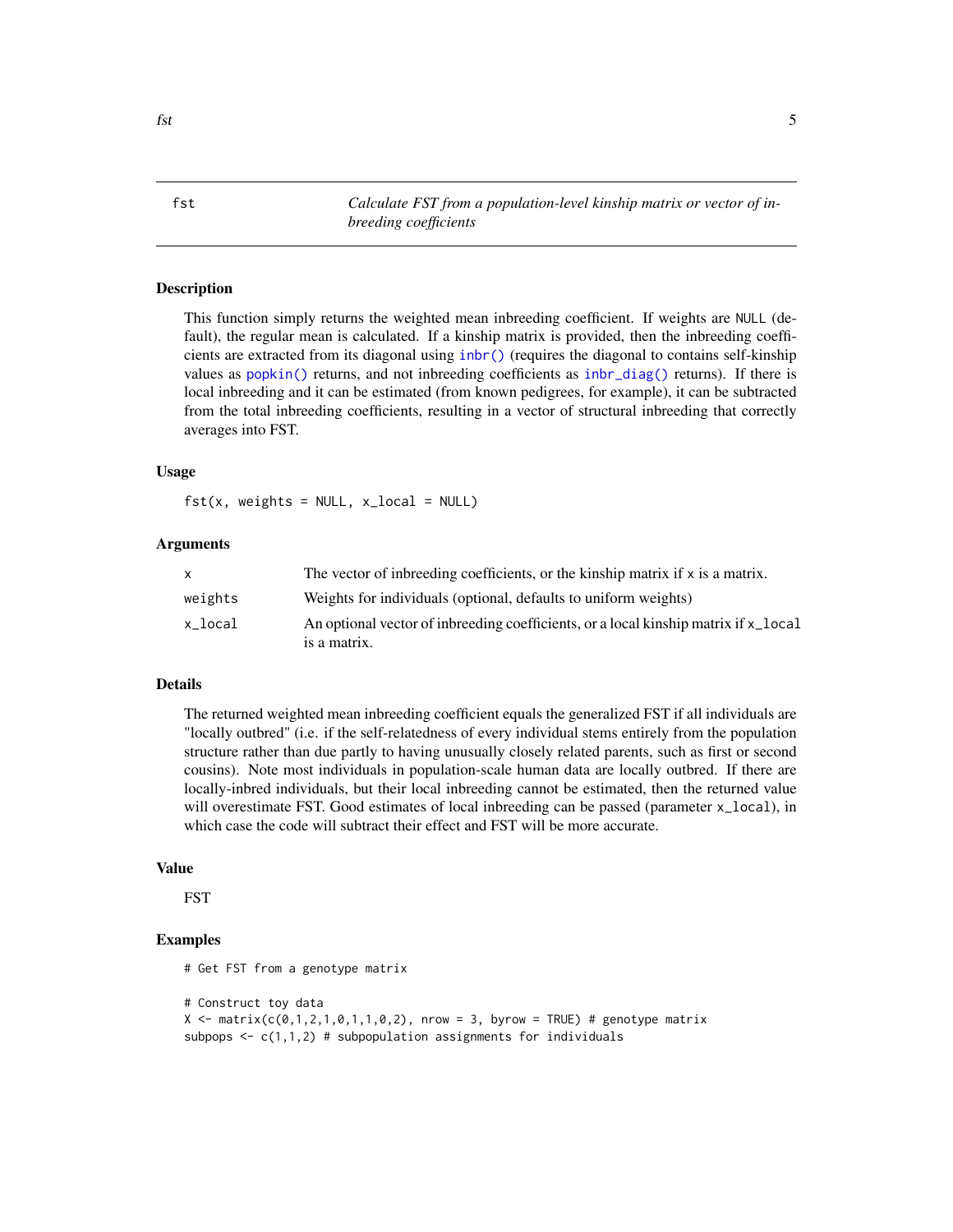```
# NOTE: for BED-formatted input, use BEDMatrix!
# "file" is path to BED file (excluding .bed extension)
## library(BEDMatrix)
## X <- BEDMatrix(file) # load genotype matrix object
# estimate the kinship matrix "kinship" from the genotypes "X"!
kinship <- popkin(X, subpops) # calculate kinship from X and optional subpop labels
weights <- weights_subpops(subpops) # can weigh individuals so subpopulations are balanced
Fst <- fst(kinship, weights) # use kinship matrix and weights to calculate fst
Fst <- fst(kinship) # no (or NULL) weights implies uniform weights
inbr <- inbr(kinship) # if you extracted inbr for some other analysis...
Fst <- fst(inbr, weights) # ...use this inbreeding vector as input too!
```
<span id="page-5-1"></span>inbr *Extract inbreeding coefficients from a kinship matrix*

#### Description

The kinship matrix contains transformed inbreeding coefficients along the diagonal. This function extracts the vector of inbreeding values from the input kinship matrix, by transforming the diagonal using the formula  $2 \times x -1$ .

#### Usage

inbr(kinship)

#### Arguments

kinship The n-by-n kinship matrix.

#### Value

The length-n vector of inbreeding coefficient for each individual.

# See Also

[inbr\\_diag\(\)](#page-6-1) to replace kinship diagonal with inbreeding values (better for plots)

```
#########
# illustrate the main transformation on a 2x2 kinship matrix:
# same inbreeding values for both individuals
inbr <- 0.2
# corresponding self kinship (diagonal values) for both individuals
kinship_self \leq (1 + inbr)/2
# actual kinship matrix (zero kinship between individuals)
```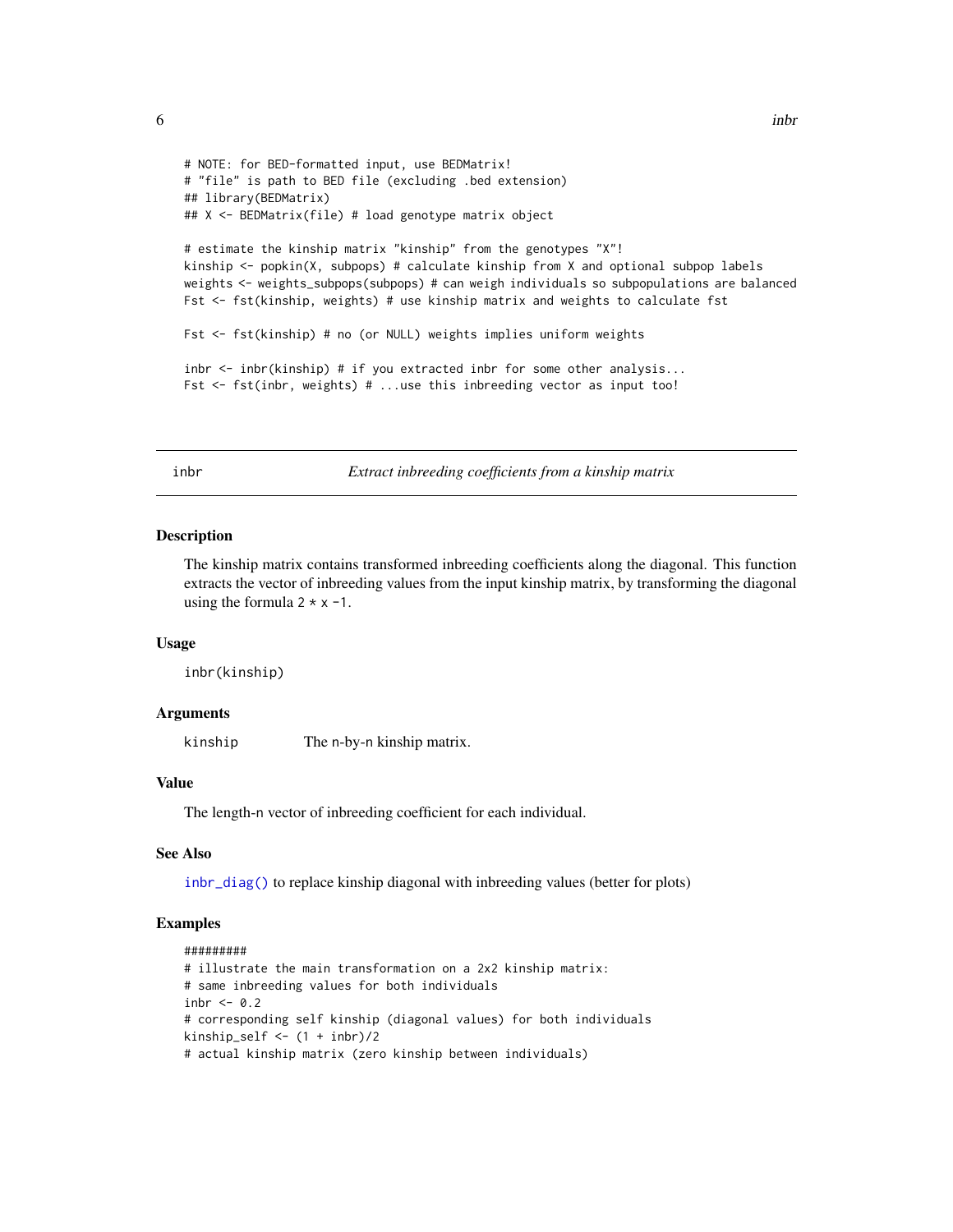#### <span id="page-6-0"></span>inbr\_diag 7

```
kinship <- matrix(c(kinship_self, 0, 0, kinship_self), nrow=2)
# expected output of inbr (extracts inbreeding coefficients)
inbr_exp <- c(inbr, inbr)
# actual output from this function
inbr_obs <- inbr(kinship)
# verify that they match (up to machine precision)
stopifnot( all( abs(inbr_obs - inbr_exp) < .Machine$double.eps ) )
#########
# Construct toy data
X \leq - matrix(c(0,1,2,1,0,1,1,0,2), nrow=3, byrow=TRUE) # genotype matrix
subpops \leq c(1,1,2) # subpopulation assignments for individuals
# NOTE: for BED-formatted input, use BEDMatrix!
# "file" is path to BED file (excluding .bed extension)
## library(BEDMatrix)
## X <- BEDMatrix(file) # load genotype matrix object
# estimate the kinship matrix from the genotypes "X"!
kinship <- popkin(X, subpops) # calculate kinship from X and optional subpop labels
# extract inbreeding coefficients from Kinship
inbr <- inbr(kinship)
```
<span id="page-6-1"></span>

```
inbr_diag Replace kinship diagonal with inbreeding coefficients
```
# Description

The usual kinship matrix contains self-kinship values along their diagonal given by diag(kinship) = ( 1 + inbr ) / 2, where inbr is the vector of inbreeding coefficient. This function returns a modified kinship matrix with diagonal values replaced with inbr (off-diagonal values stay the same). The resulting matrix is better for visualization, but is often not appropriate for modeling (e.g. in mixed-effects models for association or heritability estimation).

#### Usage

```
inbr_diag(kinship)
```
# Arguments

kinship A kinship matrix with self-kinship values along the diagonal. Can pass multiple kinship matrices contained in a list. If NULL, it is returned as-is.

# Value

The modified kinship matrix, with inbreeding coefficients along the diagonal, preserving column and row names. If the input was a list of kinship matrices, the output is the corresponding list of transformed matrices. NULL inputs are preserved without causing errors.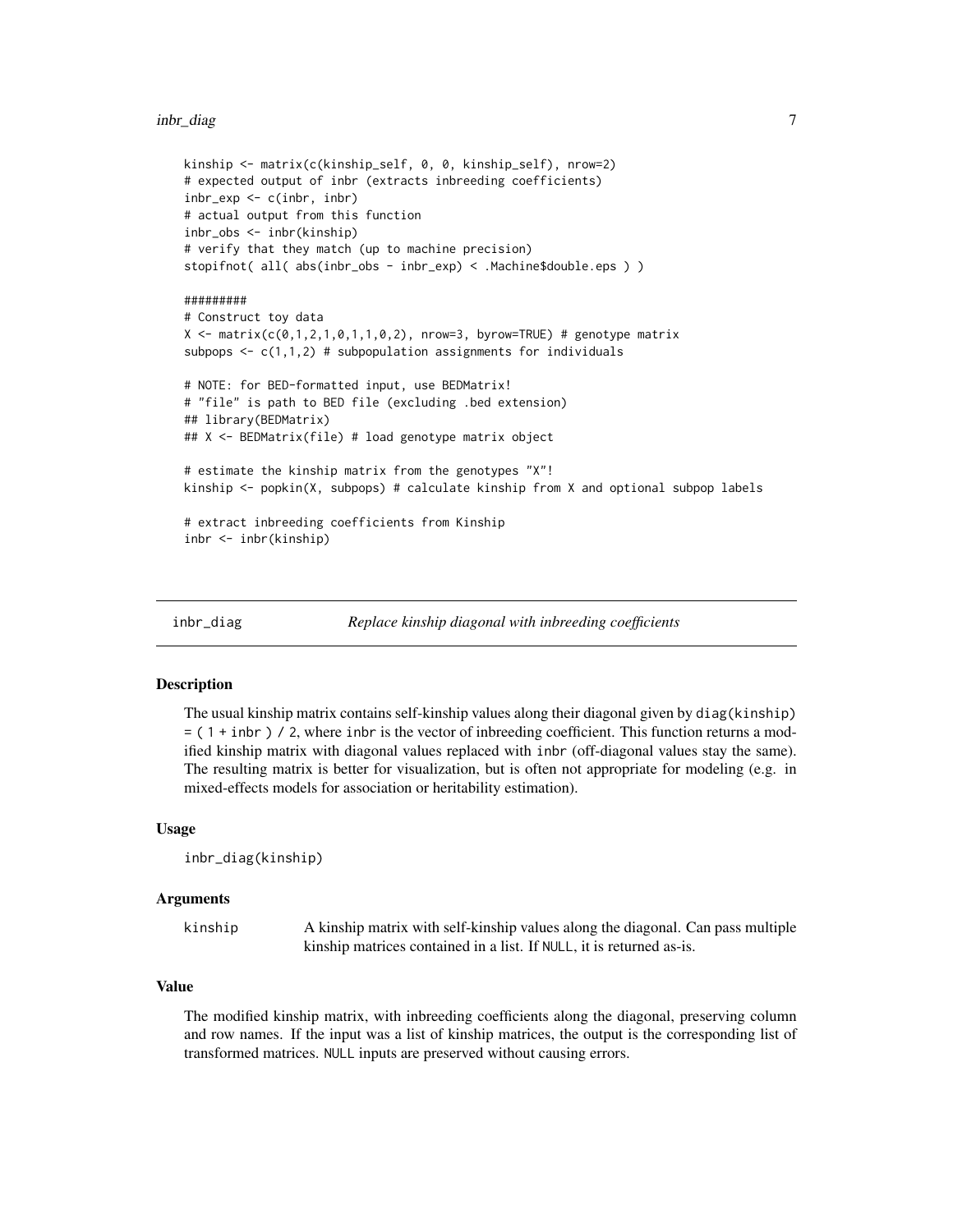#### <span id="page-7-0"></span>See Also

The inverse function is given by [bnpsd::coanc\\_to\\_kinship\(\)](#page-0-0).

[inbr\(\)](#page-5-1) to extract the vector of inbreeding values from a kinship matrix.

```
#########
# illustrate the main transformation on a 2x2 kinship matrix:
# same inbreeding values for both individuals
inbr <-0.2# corresponding self kinship (diagonal values) for both individuals
kinship_self \leftarrow (1 + inbr)/2
# kinship between the two individuals
kinship_between <- 0.1
# actual kinship matrix
kinship <- matrix(c(kinship_self, kinship_between, kinship_between, kinship_self), nrow=2)
# expected output of inbr_diag (replaces self kinship with inbreeding)
kinship_inbr_diag_exp <- matrix(c(inbr, kinship_between, kinship_between, inbr), nrow=2)
# actual output from this function
kinship_inbr_diag_obs <- inbr_diag(kinship)
# verify that they match (up to machine precision)
stopifnot( all( abs(kinship_inbr_diag_obs - kinship_inbr_diag_exp) < .Machine$double.eps ) )
# for a list of matrices, returns list of transformed matrices:
inbr_diag( list(kinship, kinship) )
# a list with NULL values also works
inbr_diag( list(kinship, NULL, kinship) )
#########
# Construct toy data (to more closely resemble real data analysis)
X \leq - matrix(c(0,1,2,1,0,1,1,0,2), nrow=3, byrow=TRUE) # genotype matrix
subpops \leq c(1,1,2) # subpopulation assignments for individuals
# NOTE: for BED-formatted input, use BEDMatrix!
# "file" is path to BED file (excluding .bed extension)
## library(BEDMatrix)
## X <- BEDMatrix(file) # load genotype matrix object
# estimate the kinship matrix from the genotypes "X"!
kinship <- popkin(X, subpops) # calculate kinship from X and optional subpop labels
# lastly, replace diagonal of kinship matrix with inbreeding coefficients
kinship_inbr_diag <- inbr_diag(kinship)
```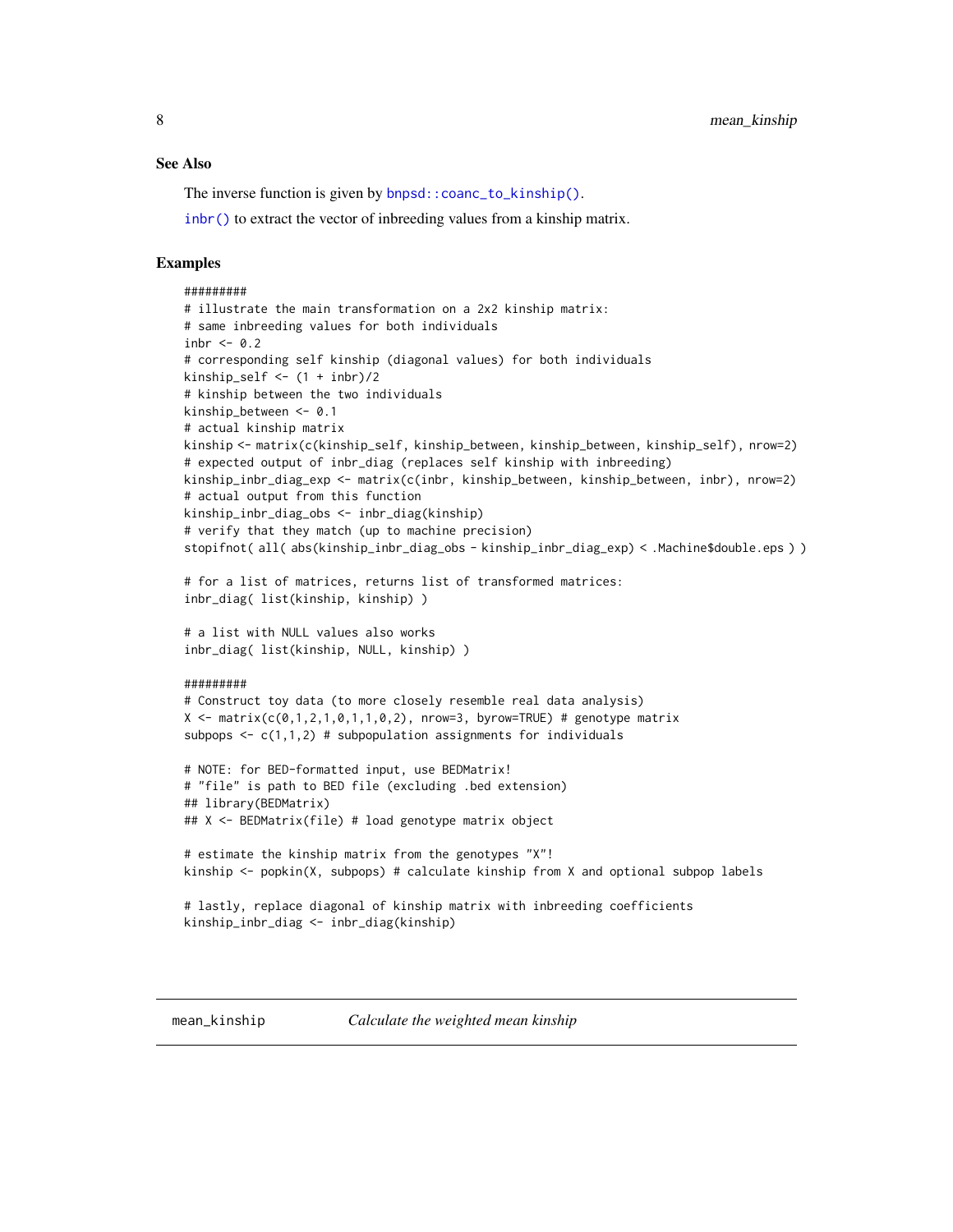#### <span id="page-8-0"></span>n\_eff 9

# Description

This function computes a particular weighted mean kinship that arises in the context of kinship and FST estimators and in the definition of the effective sample size. This function allows for weights to be zero or even negative, but they are internally normalized to sum to one.

# Usage

```
mean_kinship(kinship, weights = NULL)
```
# Arguments

| kinship | The kinship matrix                                                               |
|---------|----------------------------------------------------------------------------------|
| weights | Weights for individuals (optional). If NULL (default), uniform weights are used. |

# Value

The weighted mean kinship matrix, equivalent to drop( weights %\*% kinship %\*% weights ) after normalizing weights to sum to one.

#### Examples

```
# construct a dummy kinship matrix
kinship \leq matrix(c(0.5, 0, 0, 0.6), nrow=2)
# this is the ordinary mean
mean_kinship(kinship)
# weighted mean with twice as much weight on the second individual
# (weights are internally normalized to sum to one)
weights \leq -c(1, 2)mean_kinship(kinship, weights)
```
n\_eff *Calculates the effective sample size of the data*

# Description

The effective sample size n\_eff is the equivalent number of independent haplotypes that gives the same variance as that observed under the given population. The variance in question is for the weighted sample mean ancestral allele frequency estimator. It follows that n\_eff equals the inverse of the weighted mean kinship. If max = TRUE, a calculation is performed that implicitly uses optimal weights which maximize n\_eff, which equals the sum of the elements of the inverse kinship matrix. However, if nonneg = TRUE and if the above solution has negative weights (common), optimal nonnegative weights are found instead (there are three algorithms available, see algo). If max = FALSE, then the input weights are used in this calculation, and if weights are NULL, uniform weights are used.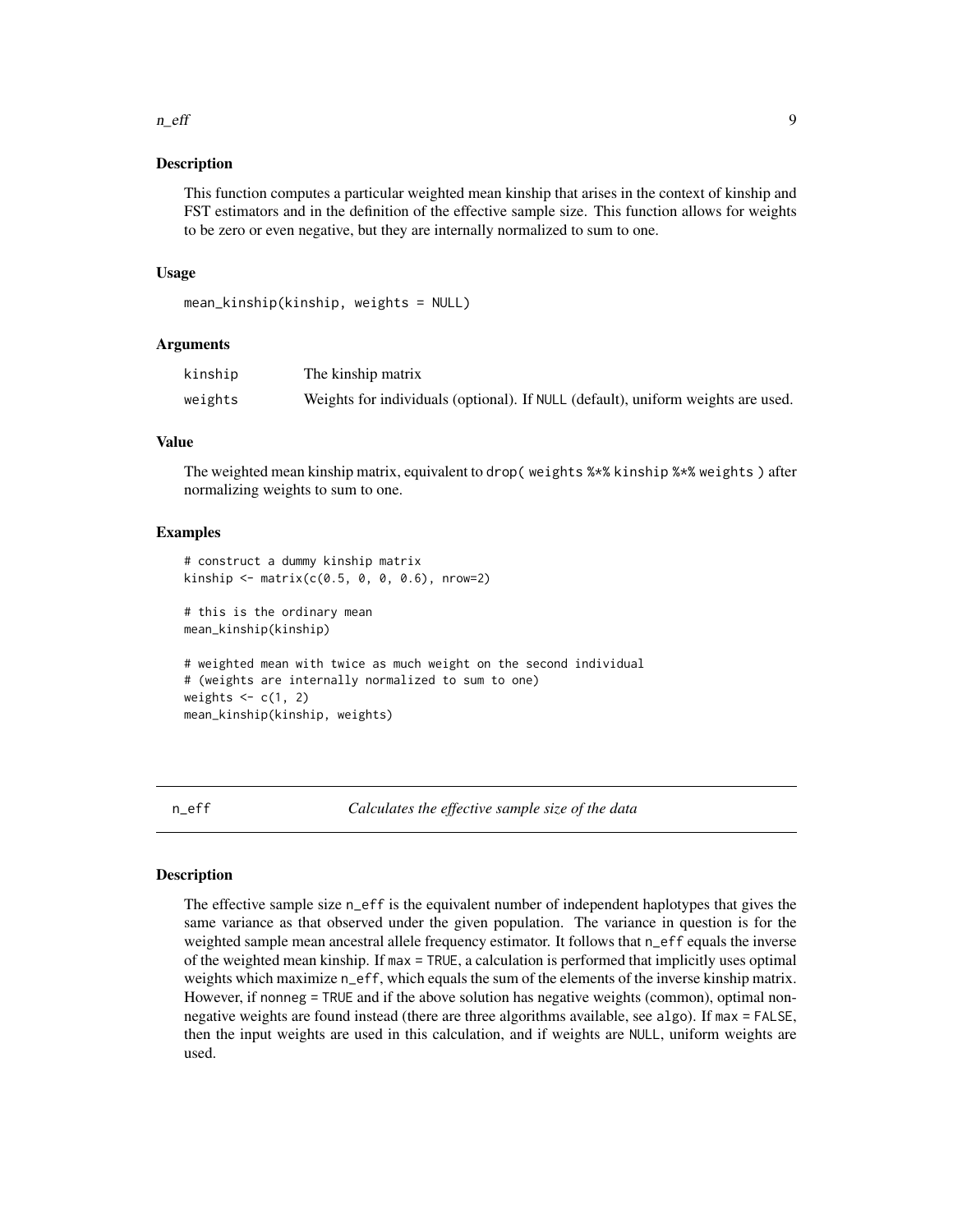# Usage

```
n_eff(
 kinship,
 max = TRUE,weights = NULL,
 nonneg = TRUE,algo = c("gradient", "newton", "heuristic"),
  tol = 1e-10)
```
# Arguments

| kinship | An n-by-n kinship matrix.                                                                                                                                                                                                                                                                                                                                                                                                                                                                                                                                                                                                                                                                                                                                                                                                                                                                                                                                                                 |
|---------|-------------------------------------------------------------------------------------------------------------------------------------------------------------------------------------------------------------------------------------------------------------------------------------------------------------------------------------------------------------------------------------------------------------------------------------------------------------------------------------------------------------------------------------------------------------------------------------------------------------------------------------------------------------------------------------------------------------------------------------------------------------------------------------------------------------------------------------------------------------------------------------------------------------------------------------------------------------------------------------------|
| max     | If TRUE, returns the maximum n_eff value among those computed using all pos-<br>sible vectors of weights that sum to one (and which are additionally non-negative<br>if nonneg = TRUE). If FALSE, n_eff is computed using the specific weight vector<br>provided.                                                                                                                                                                                                                                                                                                                                                                                                                                                                                                                                                                                                                                                                                                                         |
| weights | Weights for individuals (optional). If NULL, uniform weights are used. This<br>parameter is ignored if max = TRUE.                                                                                                                                                                                                                                                                                                                                                                                                                                                                                                                                                                                                                                                                                                                                                                                                                                                                        |
| nonneg  | If TRUE (default) and max = TRUE, non-negative weights that maximize $n_{\text{eff}}$ are<br>found. See algo. This has no effect if max = FALSE.                                                                                                                                                                                                                                                                                                                                                                                                                                                                                                                                                                                                                                                                                                                                                                                                                                          |
| algo    | Algorithm for finding optimal non-negative weights (applicable only if nonneg<br>= TRUE and max = TRUE and the weights found by matrix inversion are non-<br>negative). May be abbreviated. If "gradient" (default), an optimized gradient<br>descent algorithm is used (fastest; recommended). If "newton", the exact multi-<br>variate newton's Method is used (slowest since $(n+1)$ -by- $(n+1)$ ) Hessian matrix<br>needs to be inverted at every iteration; use if possible to confirm that "gradient"<br>gives the best answer). If "heuristic", if the optimal solution by the inverse ma-<br>trix method contains negative weights, the most negative weight in an iteration<br>is forced to be zero in all subsequent iterations and the rest of the weights are<br>solved for using the inverse matrix method, repeating until all resulting weights<br>are non-negative (also slow, since inversion of large matrices is required; least<br>likely to find optimal solution). |
| tol     | Tolerance parameter for "gradient" and "newton" algorithms. The algorithms<br>converge when the norm of the step vector is smaller than this tolerance value.                                                                                                                                                                                                                                                                                                                                                                                                                                                                                                                                                                                                                                                                                                                                                                                                                             |

#### Details

The maximum n\_eff possible is  $2 \times n$ , where n is the number of individuals; this value is attained only when all haplotypes are independent (a completely unstructured population in Hardy-Weinberg equilibrium). The minimum n\_eff possible is 1, which is attained in an extremely structured population with FST of 1, where every individual has exactly the same haplotype at every locus (no heterozygotes). Moreover, for K extremely-differentiated subpopulations (FST = 1 per subpopulation) n\_eff = K. In this way, n\_eff is smaller than the ideal value of  $2 \star n$  depending on the amount of kinship (covariance) in the data.

Occasionally, depending on the quality of the input kinship matrix, the estimated n\_eff may be outside the theoretical  $[1, 2\star n]$  range, in which case the return value is set to the closest boundary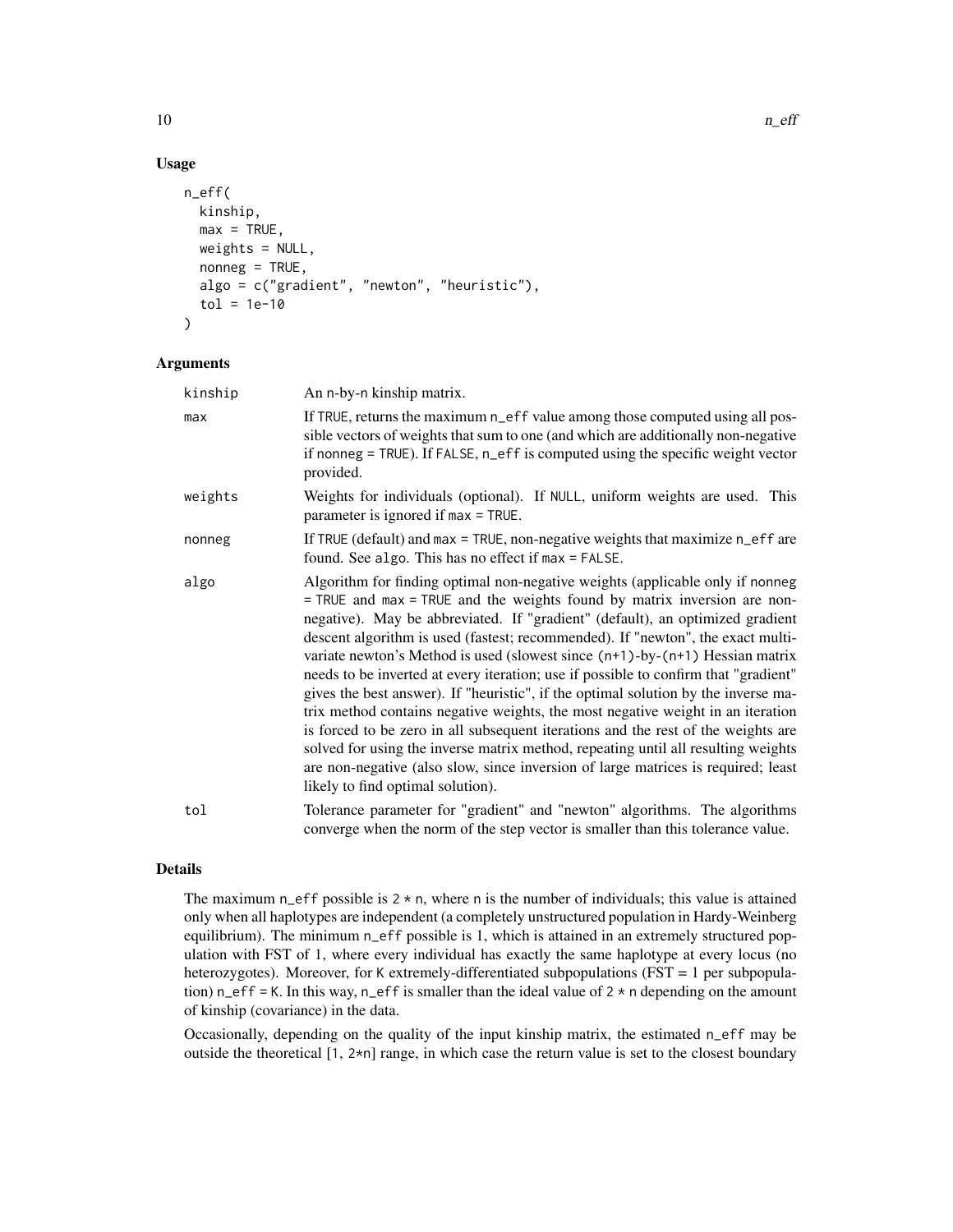# <span id="page-10-0"></span>plot\_admix 11

value. The quality of the results depends on the success of matrix inversion (which for numerical reasons may incorrectly contain negative eigenvalues, for example) or of the gradient optimization.

#### Value

A list containing n\_eff and weights (optimal weights if max = TRUE, input weights otherwise).

# Examples

```
# Get n_eff from a genotype matrix
# Construct toy data
X \leq - matrix(c(0,1,2,1,0,1,1,0,2), nrow=3, byrow=TRUE) # genotype matrix
subpops \leq c(1,1,2) # subpopulation assignments for individuals
# NOTE: for BED-formatted input, use BEDMatrix!
# "file" is path to BED file (excluding .bed extension)
## library(BEDMatrix)
## X <- BEDMatrix(file) # load genotype matrix object
# estimate the kinship matrix "kinship" from the genotypes "X"!
kinship <- popkin(X, subpops) # calculate kinship from X and optional subpop labels
weights <- weights_subpops(subpops) # can weigh individuals so subpopulations are balanced
# use kinship matrix to calculate n_eff
# default mode returns maximum n_eff possible across all non-negative weights that sum to one
# also returns the weights that were optimal
obj <- n_eff(kinship)
n_eff_max <- obj$n_eff
w_max <- obj$weights
```

```
# version that uses weights provided
obj <- n_eff(kinship, max = FALSE, weights = weights)
n_eff_w <- obj$n_eff
w <- obj$weights # returns input weights renormalized for good measure
# no (or NULL) weights implies uniform weights
obj <- n_eff(kinship, max = FALSE)
n_eff_u <- obj$n_eff
w <- obj$weights # uniform weights
```
plot\_admix *Make a structure/admixture plot*

#### Description

This function facilitates structure plots with options that resemble those of  $plot\_popkin()$  in name and results. The biggest difference is this function plots single panels (technically 2 panels including the legend, unless it is omitted), whereas [plot\\_popkin\(\)](#page-15-1) can plot multiple kinship matrices with a shared legend.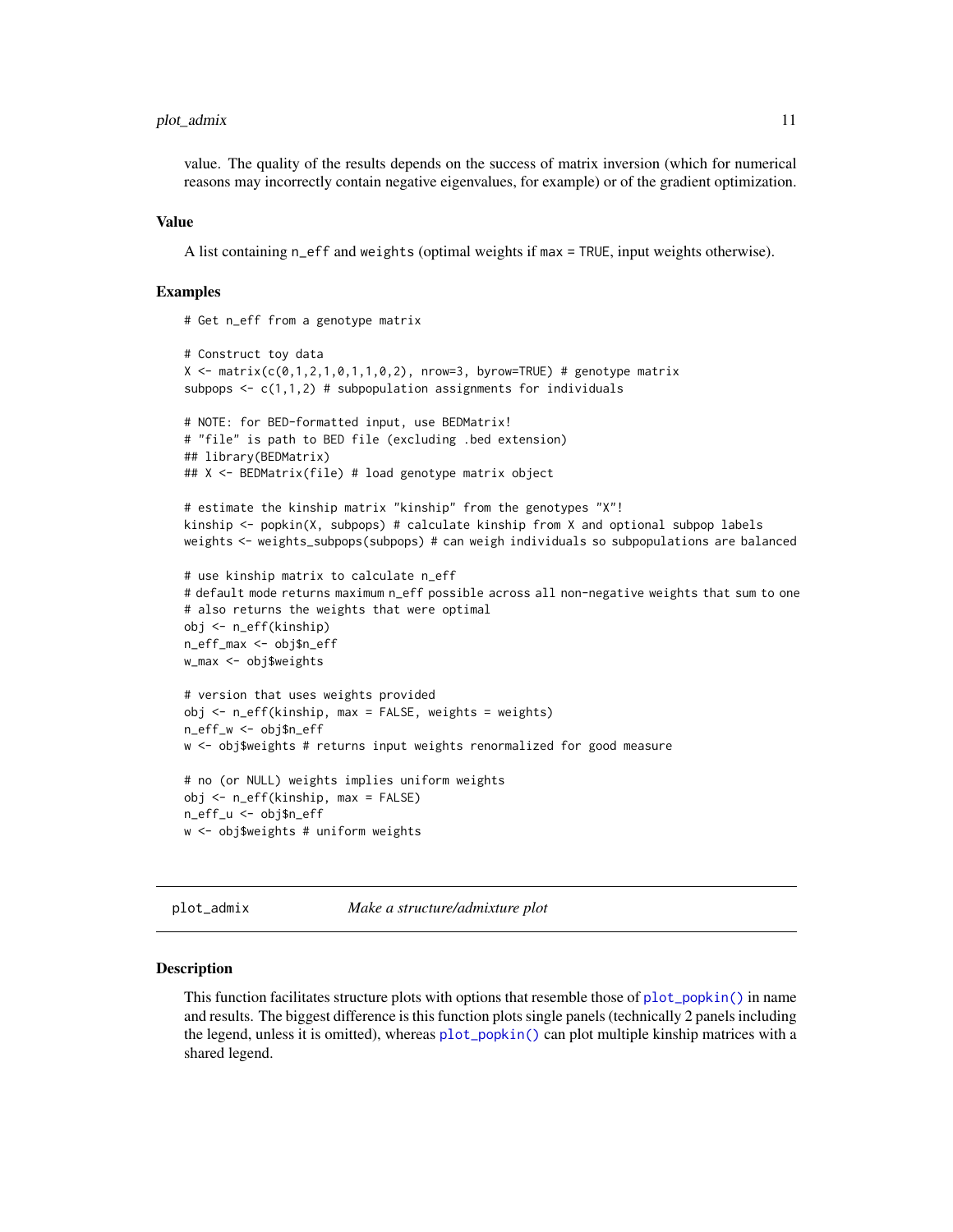# Usage

```
plot_admix(
  Q,
  col = RColorBrewer::brewer.pal(max(ncol(Q), 3), "Paired"),
  mar\_pad = 0.2,
  panel_letters = NA,
  panel_letters_cex = 1.5,
  panel\_letters\_adj = -0.1,
  axis\_lab\_cex = 1,
  xlab = "Individuals",
  xlab\_line = 1,
  xlab_cex = axis_lab_cex,
  ylab = "Ancestry",
  ylab_line = 2,
  ylab_side = 2,
  ylab_cex = axis_lab_cex,
  leg_title = "Ancestries",
  leg_title_cex = axis_lab_cex,
  leg\_cex = 1,
  leg\_mar = 3,
  leg\_width = 0.2,leg_omit = FALSE,
  layout_add = !leg_omit,
  names = FALSE,
  names\_cex = 1,
  names_line = NA,
  names_las = 2,
  \text{labels} = \text{NULL},
  \text{labs\_cex} = 1,
  \text{labs}\text{-}\text{las} = \emptyset,
  labs_line = 0,
  labs\_sep = TRUE,\text{labs\_lwd} = 1,
  labs_col = "black",
  labs_ticks = FALSE,
  \text{labs}\text{-text} = TRUE,
  labs_even = FALSE,
  ...
)
```
#### Arguments

| 0.  | The admixture proportions matrix, with n individuals along rows and K ances-<br>tries along columns. Rows should sum to 1, but this is not enforced. There<br>must be at least 2 ancestries. The ancestry labels used by the legend must be the<br>column names, which are unlabeled if the column names are missing. |
|-----|-----------------------------------------------------------------------------------------------------------------------------------------------------------------------------------------------------------------------------------------------------------------------------------------------------------------------|
| col | A vector of at least K colors for the ancestries (extra colors are ignored). By<br>default uses the "Paired" palette of RColorBrewer, which has at most 12 colors,                                                                                                                                                    |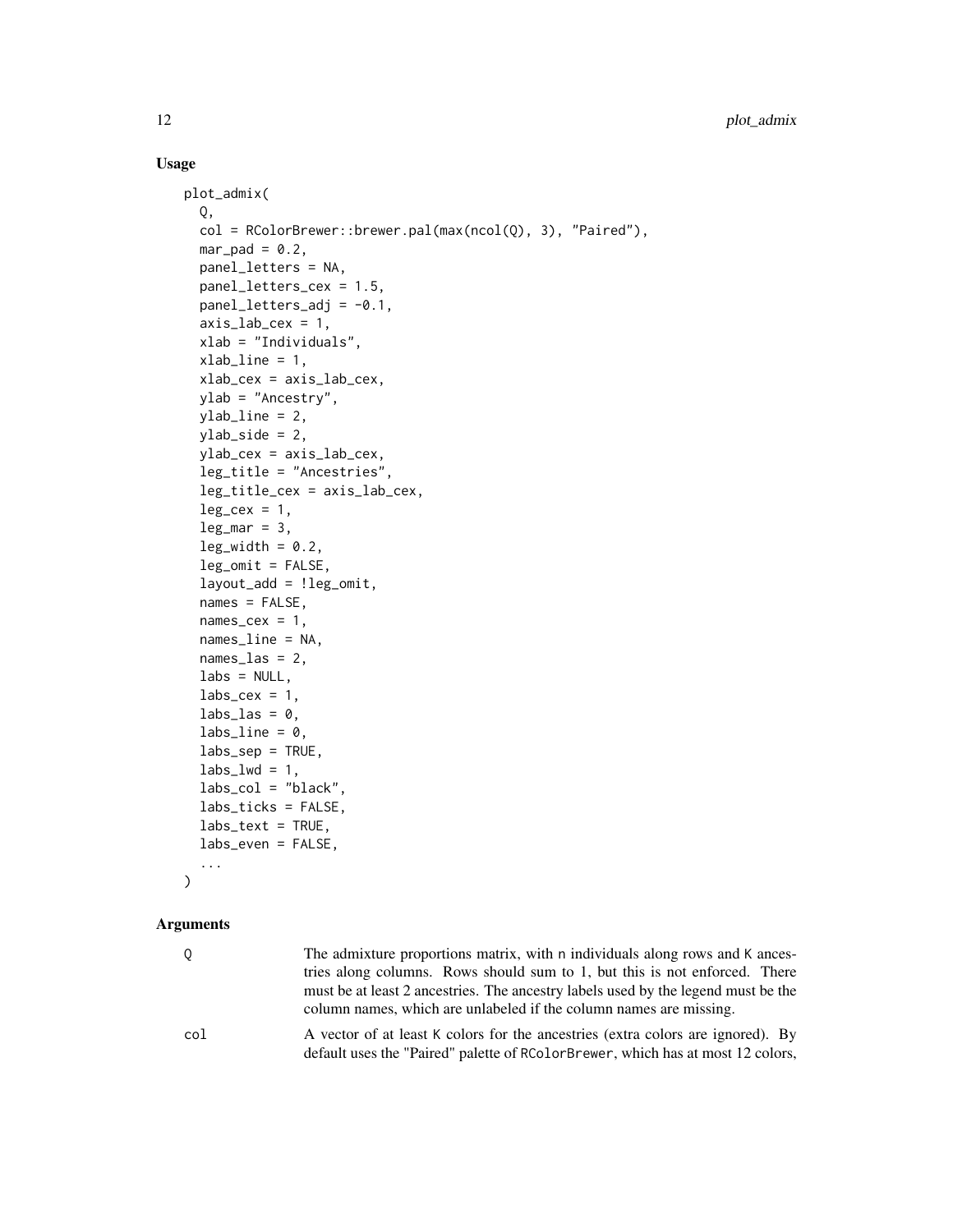<span id="page-12-0"></span>

|                   | so please provide colors if $K > 12$ . Since the minimum number of colors for<br>"Paired" is 3, when $K = 2$ we ask for 3 colors, then remove the middle color<br>internally.                                                                                                                                                                                                                                                    |
|-------------------|----------------------------------------------------------------------------------------------------------------------------------------------------------------------------------------------------------------------------------------------------------------------------------------------------------------------------------------------------------------------------------------------------------------------------------|
| mar_pad           | Margin padding used for legend panel only (margins for first/main panel are not<br>altered by this function).                                                                                                                                                                                                                                                                                                                    |
| panel_letters     | Panel letter to include in first/main panel (default NA is no letter). Despite name<br>(matches plot_popkin()), must be scalar.                                                                                                                                                                                                                                                                                                  |
| panel_letters_cex |                                                                                                                                                                                                                                                                                                                                                                                                                                  |
|                   | Scaling factor of panel letter (default 1.5).                                                                                                                                                                                                                                                                                                                                                                                    |
| panel_letters_adj | X-axis adjustment for panel letter (default -0.1). Negative values place the letter                                                                                                                                                                                                                                                                                                                                              |
|                   | into the left margin area. Might need adjustment depending on the size of the<br>left margin.<br><b>AXIS LABEL OPTIONS</b>                                                                                                                                                                                                                                                                                                       |
| axis_lab_cex      | Scaling factor for x-axis, y-axis, and legend title labels (which can also be set<br>individually, see below).                                                                                                                                                                                                                                                                                                                   |
| xlab              | X-axis label (default "Individuals"). Set to NA to omit.                                                                                                                                                                                                                                                                                                                                                                         |
| xlab_line         | The value of line for xlab passed to graphics:: mtext().                                                                                                                                                                                                                                                                                                                                                                         |
| xlab_cex          | Scaling factor for x-axis label.                                                                                                                                                                                                                                                                                                                                                                                                 |
| ylab              | Y-axis label (default "Ancestry"). Set to NA to omit.                                                                                                                                                                                                                                                                                                                                                                            |
| ylab_line         | The value of line for ylab passed to graphics:: mtext().                                                                                                                                                                                                                                                                                                                                                                         |
| ylab_side         | The value of side for ylab passed to graphics:: $mtext{text()}$ (2 is y-axis, 1 is<br>x-axis, can also place on top $(3)$ or right $(4)$ ).                                                                                                                                                                                                                                                                                      |
| ylab_cex          | Scaling factor for y-axis label.                                                                                                                                                                                                                                                                                                                                                                                                 |
|                   | LEGEND (COLOR KEY) OPTIONS                                                                                                                                                                                                                                                                                                                                                                                                       |
| leg_title         | The name of the categorical ancestry variable (default "Ancestries").                                                                                                                                                                                                                                                                                                                                                            |
| leg_title_cex     | Scaling factor for legend title label.                                                                                                                                                                                                                                                                                                                                                                                           |
| leg_cex           | Scaling factor for ancestry labels.                                                                                                                                                                                                                                                                                                                                                                                              |
| leg_mar           | Margin values for the kinship legend panel only. A length-4 vector (in c)<br>bottom, left, top, right) format that graphics:: par()'mar' expects) spec-<br>ifies the full margins, to which mar_pad is added. Otherwise, the margins used<br>in the last panel are preserved with the exception that the left margin is set to<br>mar_pad, and if leg_mar is length-1, it is added to mar_pad to specify the right<br>margin.    |
| leg_width         | The width of the legend panel, relative to the width of the main panel. This value<br>is passed to graphics:: layout() (ignored if layout_add = FALSE).                                                                                                                                                                                                                                                                          |
| leg_omit          | If TRUE, no legend (second panel) is produced (default FALSE is to include leg-<br>end).                                                                                                                                                                                                                                                                                                                                         |
| layout_add        | If TRUE (default) then graphics::layout() is called internally to create two<br>panels: the main panel and the color key legend. The original layout is reset<br>when plotting is complete and if layout_add = TRUE. If a non-standard layout<br>or additional panels (beyond those provided by this function) are desired, set to<br>FALSE and call graphics:: layout() yourself beforehand.<br><b>INDIVIDUAL LABEL OPTIONS</b> |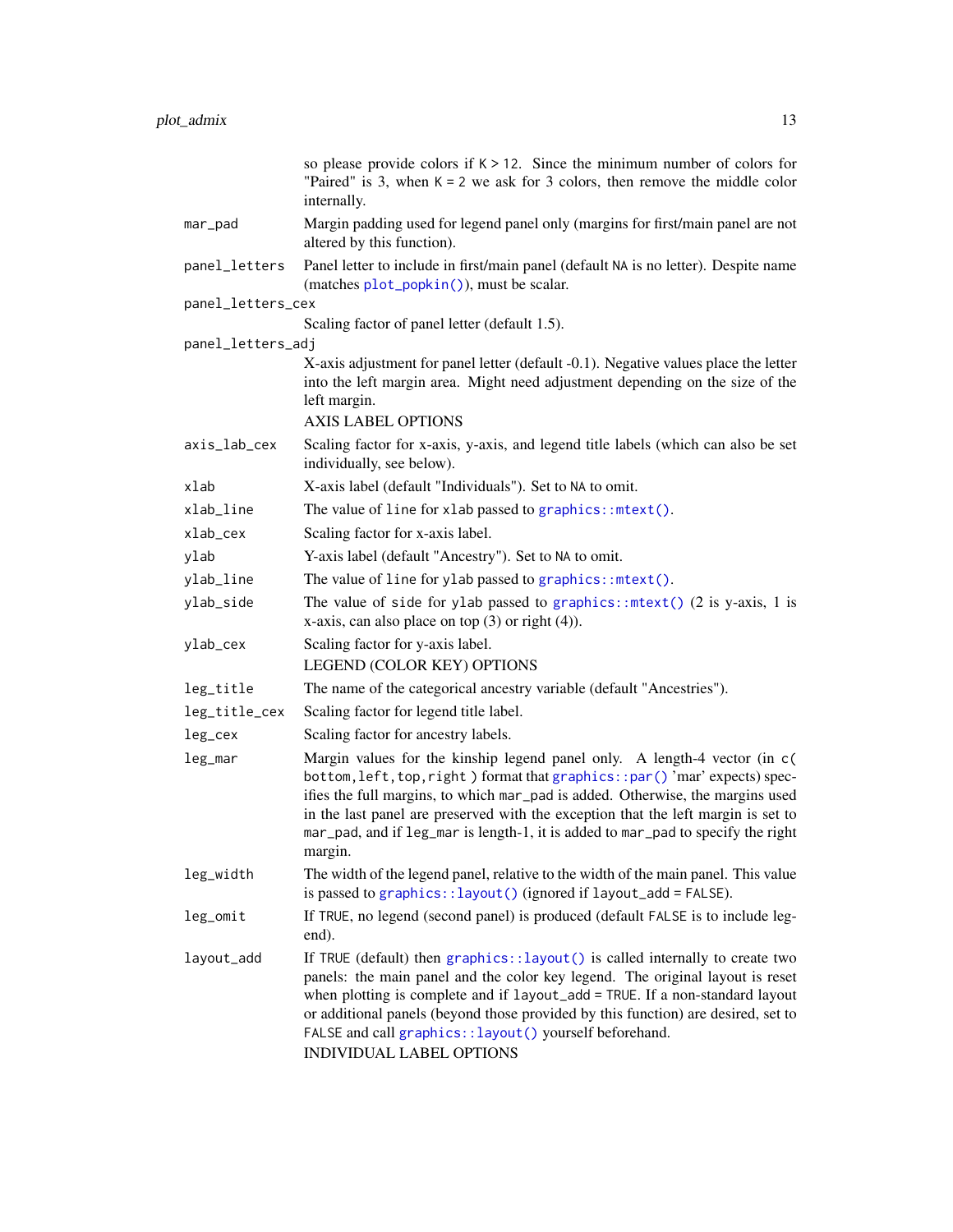<span id="page-13-0"></span>

| names      | If TRUE, the row (individual) names are plotted in the structure barplot.                                                                                                                                                                             |
|------------|-------------------------------------------------------------------------------------------------------------------------------------------------------------------------------------------------------------------------------------------------------|
| names_cex  | Scaling factor for the individual names.                                                                                                                                                                                                              |
| names_line | Line where individual names are placed.                                                                                                                                                                                                               |
| names_las  | Orientation of labels relative to axis. Default (2) makes labels perpendicular to<br>axis.<br>SUBPOPULATION LABEL OPTIONS                                                                                                                             |
|            |                                                                                                                                                                                                                                                       |
| labs       | Subpopulation labels for individuals in the admixture matrix. Use a matrix of<br>labels to show groupings at more than one level (for a hierarchy or otherwise).                                                                                      |
| labs_cex   | A vector of label scaling factors for each level of labs.                                                                                                                                                                                             |
| labs_las   | A vector of label orientations (in format that graphics::ntext() expects) for<br>each level of labs.                                                                                                                                                  |
| labs_line  | A vector of lines where labels are placed (in format that graphics::mtext()<br>expects) for each level of labs.                                                                                                                                       |
| labs_sep   | A vector of logicals that specify whether lines separating the subpopulations are<br>drawn for each level of labs.                                                                                                                                    |
| labs_lwd   | A vector of line widths for the lines that divide subpopulations (if $\text{labs\_sep} =$<br>TRUE) for each level of labs.                                                                                                                            |
| labs_col   | A vector of colors for the lines that divide subpopulations (if labs_sep = TRUE)<br>for each level of labs.                                                                                                                                           |
| labs_ticks | A vector of logicals that specify whether ticks separating the subpopulations are<br>drawn for each level of labs.                                                                                                                                    |
| labs_text  | A vector of logicals that specify whether the subpopulation labels are shown for<br>each level of labs. Useful for including separating lines or ticks without text.                                                                                  |
| labs_even  | A vector of logicals that specify whether the subpopulations labels are drawn<br>with equal spacing for each level of labs. When TRUE, lines mapping the equally-<br>spaced labels to the unequally-spaced subsections of the heatmap are also drawn. |
| $\cdots$   | Additional options passed to graphics::barplot().                                                                                                                                                                                                     |

# Examples

```
# create random proportions for two ancestries
Q <- runif( 10 )
Q \leftarrow cbind( Q, 1 - Q )
# add ancestry names
colnames( Q ) <- c('A1', 'A2')
# plot this data!
plot_admix( Q )
```
# See vignette for more elaborate examples!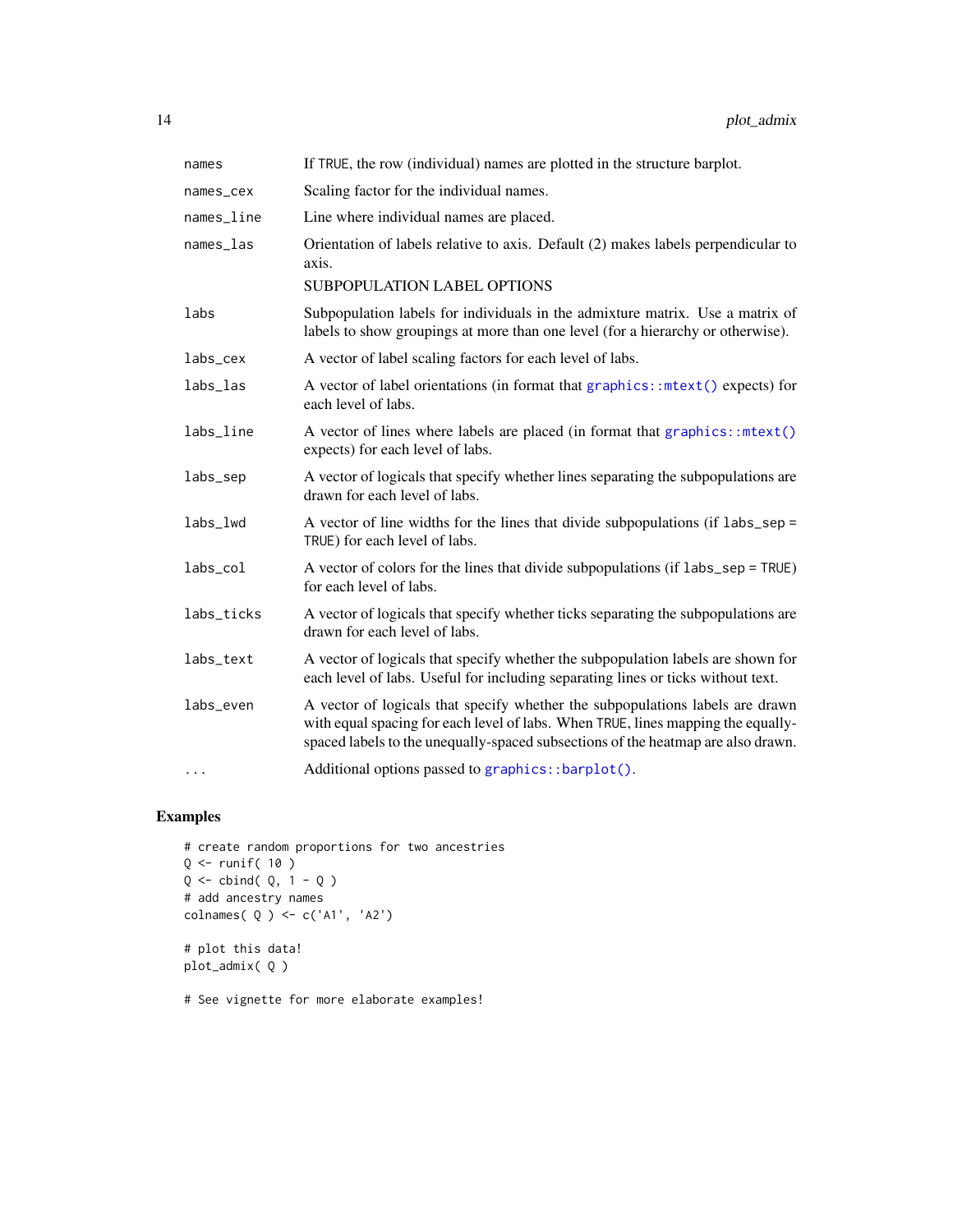# <span id="page-14-1"></span><span id="page-14-0"></span>Description

This is a wrapper around  $ape::plot.phpJo()$  that makes several adjustments so plots agree more with accompanying kinship matrices. In particular, tree is reversed on the y-axis to match matrix orientation, y-axis spacing is more padded for small trees, and an x-axis scale is always added.

# Usage

```
plot\_phylo(tree, xlab = "Coancestry", xmax = NULL, leg_n = 5, ...)
```
# Arguments

| tree  | A phylo object to plot.                                                                                                                                                                                                                                                                             |
|-------|-----------------------------------------------------------------------------------------------------------------------------------------------------------------------------------------------------------------------------------------------------------------------------------------------------|
| xlab  | The x-axis label (default "Coancestry").                                                                                                                                                                                                                                                            |
| xmax  | X-axis maximum limit.                                                                                                                                                                                                                                                                               |
| leg_n | The desired number of ticks in the x-axis (input to $\text{pretty}()$ , see that for more<br>details).                                                                                                                                                                                              |
| .     | Additional parameters passed to ape::plot.phylo(). However, these param-<br>eters cannot be passed: x.lim (controlled via xmax), y.lim (a better default<br>for small trees is passed and cannot be changed) and font (takes the value of<br>$par('font') instead of ape's default of 3 (italic)).$ |

# See Also

[plot\\_popkin\(\)](#page-15-1) can create multipanel figures including kinship matrices and trees (calling the present function in the process).

```
# create a small random tree
library(ape)
tree <- rtree( 3 )
# plot it!
plot_phylo( tree )
```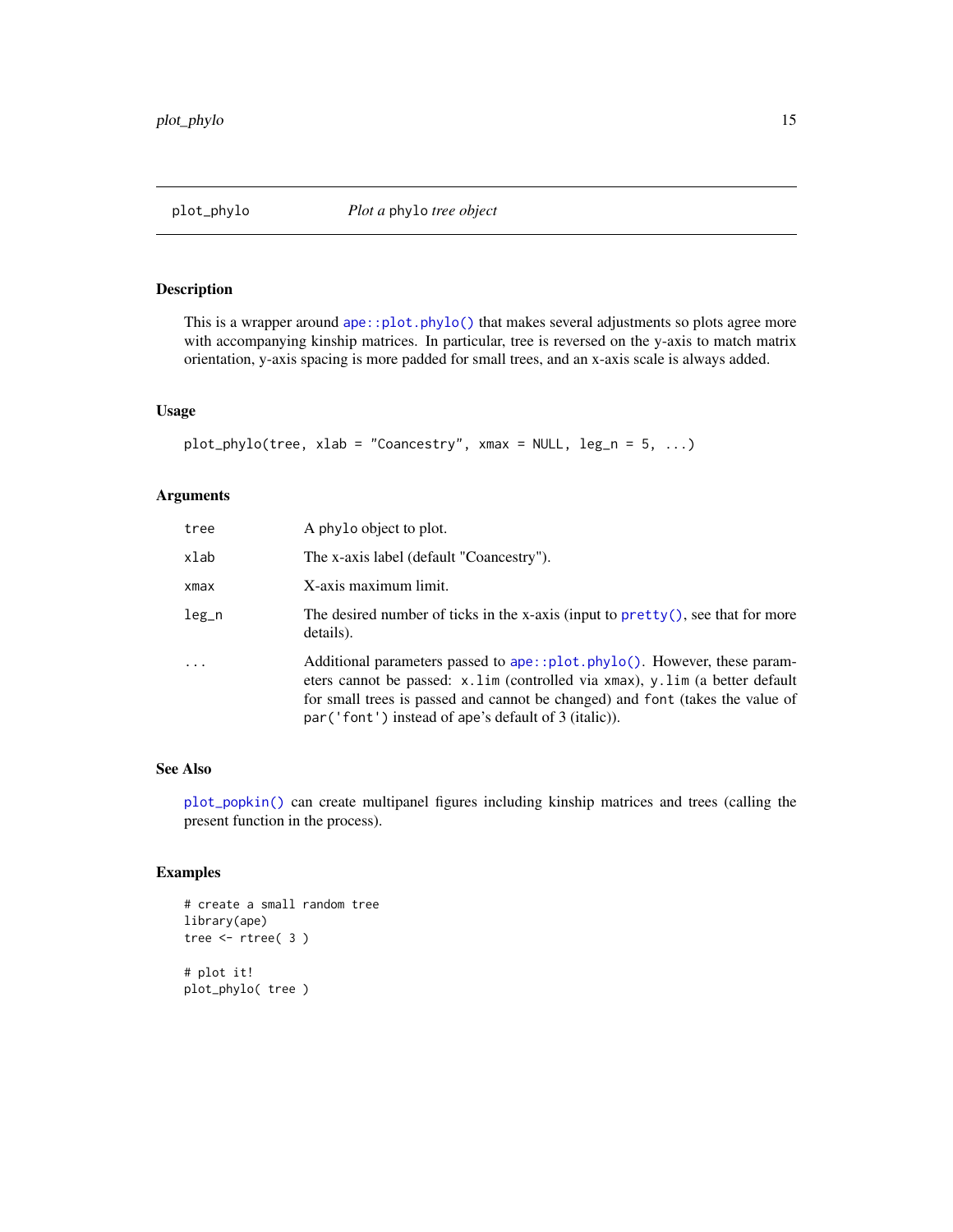<span id="page-15-1"></span><span id="page-15-0"></span>

### Description

This function plots one or more kinship matrices, trees (class phylo objects, see ape package), and arbitrary functions, and a shared legend for the kinship color key. Many options allow for fine control of individual or subpopulation labeling.

#### Usage

```
plot_popkin(
 kinship,
  titles = NULL,
  col = NULL,col_n = 100,mar = NULL,mar\_pad = 0.2,
  oma = 1.5,
  diag_line = FALSE,
  panel_letters = toupper(letters),
 panel_letters_cex = 1.5,
  panel\_letters\_adj = -0.1,
  ylab = "Individuals",
  ylab_adj = NA,
 ylab\_line = 0,
  ylab_side = 2,
  layout_add = TRUE,
  layout_rows = 1,
  leg_per_panel = FALSE,
  leg_title = "Kinship",
  leg\_cex = 1,
  leg_n = 5,
  leg\_mar = 3,
  leg\_width = 0.3,leg_column = NA,
  names = FALSE,
  names\_cex = 1,
  names_line = NA,
  names\_las = 2,
  \text{labels} = \text{NULL},
  labs_cex = 1,
  \text{labs}\_las = 0,
  labs = 0,
  labs\_sep = TRUE,\text{labs\_lwd} = 1,
  labs\_col = "black",
```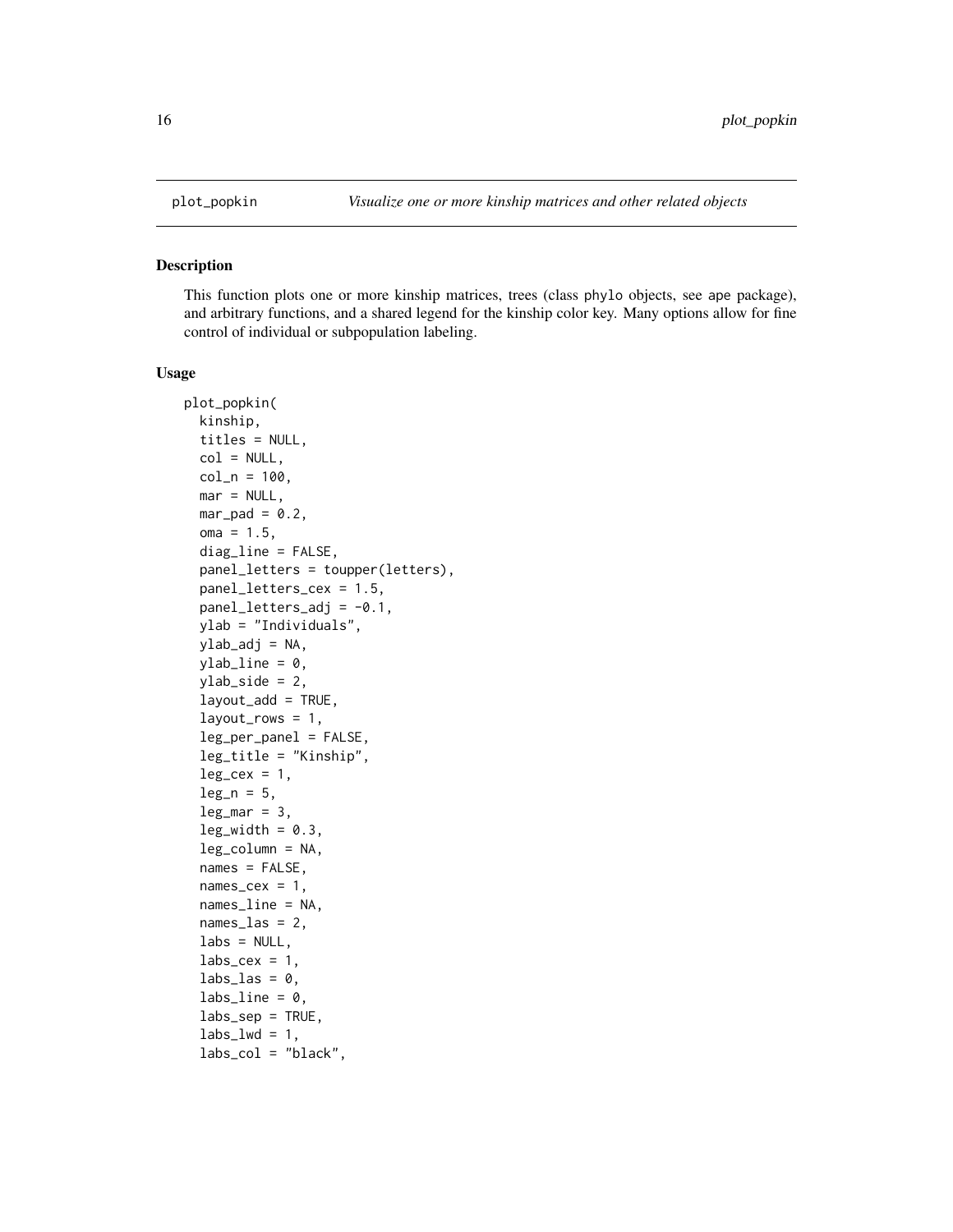# <span id="page-16-0"></span>plot\_popkin 17

```
labs_ticks = FALSE,
 labs_text = TRUE,
 labs\_even = FALSE,null_panel_data = FALSE,
 weights = NULL,
 raster = is.null(weights),
 sym = FALSE,
  ...
\mathcal{L}
```
# Arguments

| kinship   | A numeric kinship matrix, a phylo or function object, or a list of any such<br>objects (at least one kinship matrix is expected). This list may contain NULL<br>elements (makes blank panels with titles; good for placeholders or non-existent<br>data) phylo objects are plotted with plot_phylo(), which is a wrapper around<br>ape::plot.phylo() that makes some adjustments so resulting plots are more<br>consistent with accompanying kinship matrices. function elements are exe-<br>cuted without arguments, and are expected to produce single arbitrary plot pan-<br>els.                                                                                                                                                                                                                                                                                   |
|-----------|------------------------------------------------------------------------------------------------------------------------------------------------------------------------------------------------------------------------------------------------------------------------------------------------------------------------------------------------------------------------------------------------------------------------------------------------------------------------------------------------------------------------------------------------------------------------------------------------------------------------------------------------------------------------------------------------------------------------------------------------------------------------------------------------------------------------------------------------------------------------|
| titles    | Titles to add to each matrix panel (default is no titles). Applied to kinship and<br>phylo panels only.                                                                                                                                                                                                                                                                                                                                                                                                                                                                                                                                                                                                                                                                                                                                                                |
| col       | Colors for kinship heatmap (default is a red-white-blue palette symmetric about<br>zero constructed using RColorBrewer).                                                                                                                                                                                                                                                                                                                                                                                                                                                                                                                                                                                                                                                                                                                                               |
| $col_n$   | The number of colors to use in the heatmap (applies if $col = NULL$ ).                                                                                                                                                                                                                                                                                                                                                                                                                                                                                                                                                                                                                                                                                                                                                                                                 |
| mar       | Margins shared by all panels (if a vector) or for each panel (if a list of such<br>vectors). If the vector has length 1, mar corresponds to the shared lower and<br>left margins, while the top and right margins are set to zero. If this length<br>is 2, $mar[1]$ is the same as above, while $mar[2]$ is the top margin. If this<br>length is 4, then mar is a fully-specified margin vector in the standard format<br>c(bottom, left, top, right) that graphics::par()'mar' expects. Vectors of<br>invalid lengths produce a warning. Note the padding mar_pad below is added to<br>every margin if set. If NULL, the original margin values are used without change,<br>and are reset for every panel that has a NULL value. The original margins are also<br>reset after plotting is complete. Applied to panels of all types (kinship, phylo,<br>and function). |
| mar_pad   | Margin padding added to all panels (mar above and leg_mar below). Default<br>0.2. Must be a scalar or a vector of length 4 to match graphics:: $par() 'mar'.$<br>Applied to panels of all types (kinship, phylo, and function).                                                                                                                                                                                                                                                                                                                                                                                                                                                                                                                                                                                                                                        |
| oma       | Outer margin vector. If length 1, the value of oma is applied to the left outer mar-<br>gin only (so ylab below displays correctly) and zero outer margins elsewhere.<br>If length 4, all outer margins are expected in standard format graphics::par()<br>'mar' expects (see mar above). mar_pad above is never added to outer margins.<br>If NULL, no outer margins are set (previous settings are preserved). Vectors of<br>invalid lengths produce a warning.                                                                                                                                                                                                                                                                                                                                                                                                      |
| diag_line | If TRUE adds a line along the kinship diagonal (default no line). May also be a                                                                                                                                                                                                                                                                                                                                                                                                                                                                                                                                                                                                                                                                                                                                                                                        |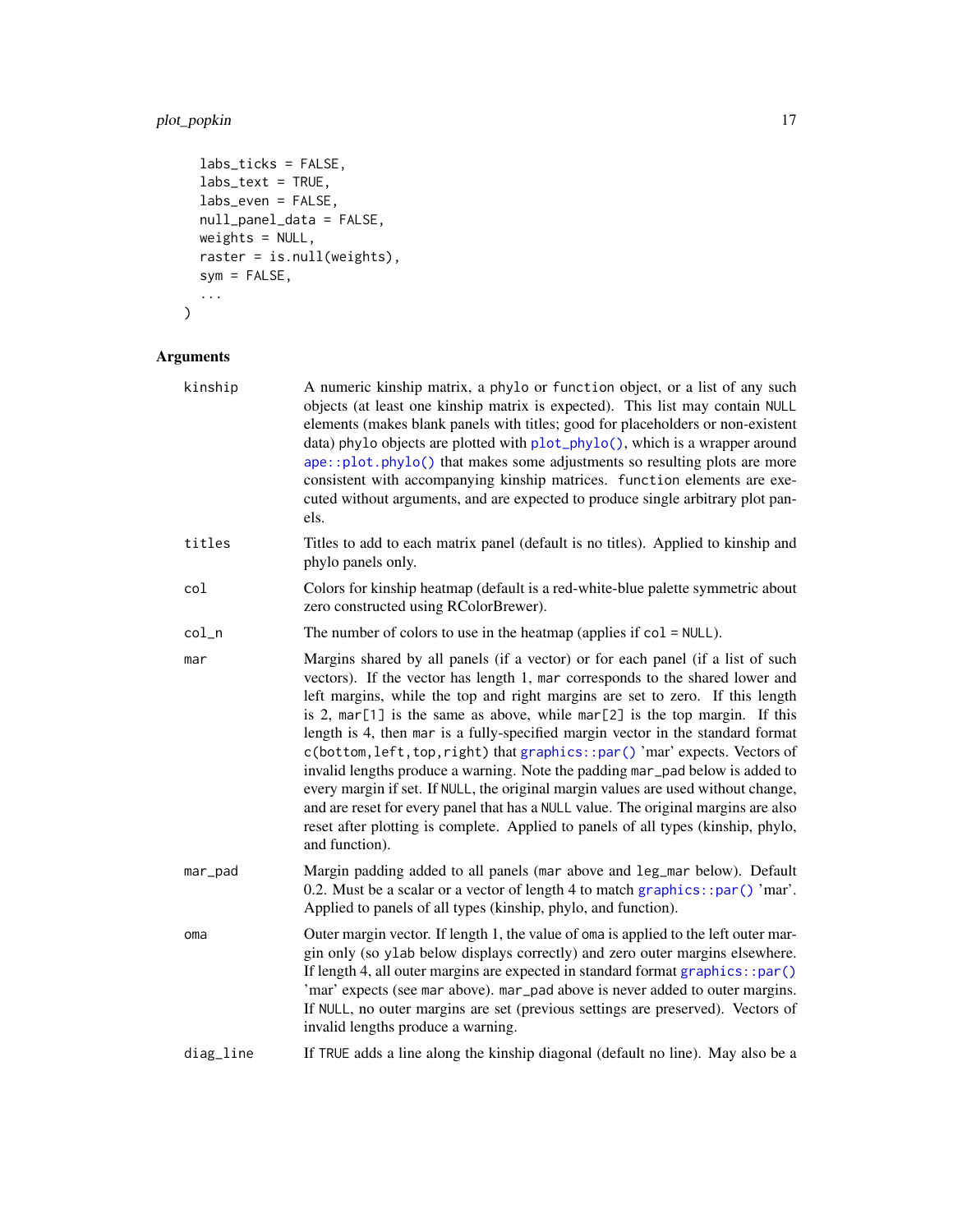vector of logicals to set per panel (lengths must agree). Has no effect on nonkinship panels.

- <span id="page-17-0"></span>panel\_letters Vector of strings for labeling panels (default A-Z). No labels are added if NULL, or when there is only one panel except if its set to a single letter in that case (this behavior is useful if goal is to have multiple external panels but popkin only creates one of these panels). Applied to panels of all types (kinship, phylo, and function).
- panel\_letters\_cex

Scaling factor of panel letters (default 1.5).

panel\_letters\_adj

X-axis adjustment for panel letters (default -0.1). Negative values place the letter into the left margin area. Might need adjustment depending on the size of the left margin.

- ylab The y-axis label (default "Individuals"). If length(ylab) == 1, the label is placed in the outer margin (shared across panels); otherwise length(ylab) must equal the number of panels and each label is placed in the inner margin of the respective panel. Applied to panels of all types (kinship, phylo, and function).
- ylab\_adj The value of adj for ylab passed to [graphics::mtext\(\)](#page-0-0). If length(ylab)  $== 1$ , only the first value is used, otherwise length(ylab\_adj) must equal the number of panels.
- ylab\_line The value of line for ylab passed to [graphics::mtext\(\)](#page-0-0). If length(ylab) == 1, only the first value is used, otherwise length(ylab\_line) must equal the number of panels.
- ylab\_side The value of side for ylab passed to graphics:: $mtext{ text}()$  (2 is y-axis, 1 is xaxis, can also place on top (3) or right (4)). If length(ylab) == 1, only the first value is used, otherwise length(ylab\_side) must equal the number of panels. LAYOUT OPTIONS
- layout\_add If TRUE (default) then [graphics::layout\(\)](#page-0-0) is called internally with appropriate values for the required number of panels for each matrix, the desired number of rows (see layout\_rows below) plus the color key legend. The original layout is reset when plotting is complete and if layout\_add = TRUE. If a non-standard layout or additional panels (beyond those provided by plot\_popkin) are desired, set to FALSE and call graphics:: layout() yourself beforehand.
- layout\_rows Number of rows in layout, used only if layout\_add = TRUE. LEGEND (COLOR KEY) OPTIONS
- leg\_per\_panel If TRUE, every kinship matrix get its own legend/color key (best for matrices with very different scales), and each phylo tree has its own x-axis range. If FALSE (default), a single legend/color key is shared by all kinship matrix panels, and also every tree has the same x-axis range (different from the kinship range).
- leg\_title The name of the variable that the kinship heatmap colors measure (default "Kinship"), or a vector of such values if they vary per panel.
- leg\_cex Scaling factor for leg\_title (default 1), or a vector of such values if they vary per panel.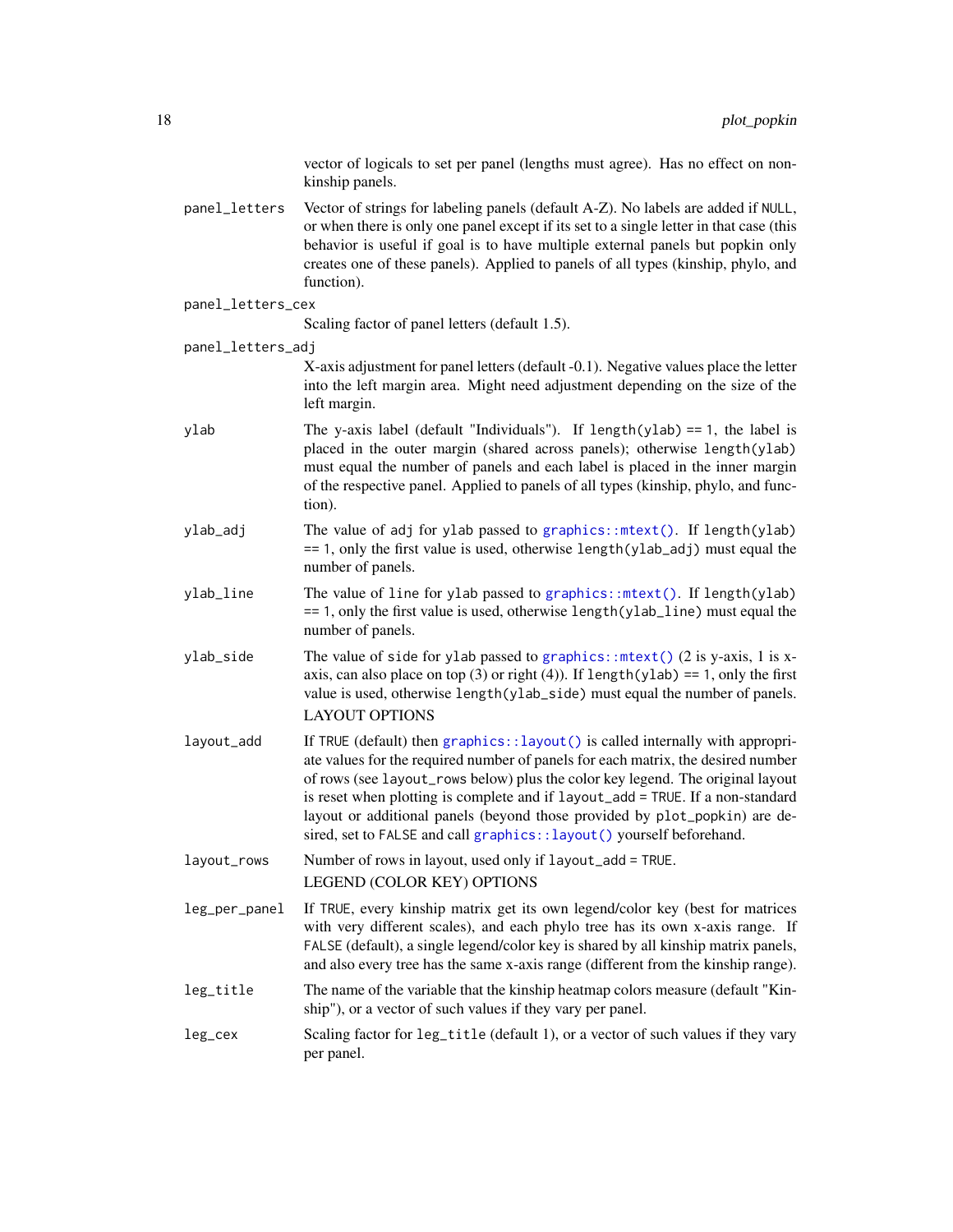<span id="page-18-0"></span>

| $leg_n$    | The desired number of ticks in the kinship legend y-axis, and phylo x-axis (input<br>to $\text{prety}()$ , see that for more details), or a vector of such values if they vary<br>per panel.                                                                                                                                                                                                                                                                                 |
|------------|------------------------------------------------------------------------------------------------------------------------------------------------------------------------------------------------------------------------------------------------------------------------------------------------------------------------------------------------------------------------------------------------------------------------------------------------------------------------------|
| leg_mar    | Margin values for the kinship legend panel only, or a list of such values if they<br>vary per panel. A length-4 vector (in c (bottom, left, top, right) format that<br>graphics::par() 'mar' expects) specifies the full margins, to which mar_pad<br>is added. Otherwise, the margins used in the last panel are preserved with the<br>exception that the left margin is set to mar_pad, and if leg_mar is length-1, it is<br>added to mar_pad to specify the right margin. |
| leg_width  | The width of the legend panel, relative to the width of a single main panel. This<br>value is passed to graphics:: layout() (ignored if layout_add = FALSE).                                                                                                                                                                                                                                                                                                                 |
| leg_column | The column number in which to place the kinship legend (default NA is for last<br>column). Ignored if leg_per_panel = TRUE.<br><b>INDIVIDUAL LABEL OPTIONS</b>                                                                                                                                                                                                                                                                                                               |
| names      | If TRUE, the column and row names are plotted in the kinship heatmap, or a<br>vector of such values if they vary per panel. (names has no effect on phylo<br>panels, whose tip labels are always plotted, or other panel types.)                                                                                                                                                                                                                                             |
| names_cex  | Scaling factor for the column and row names of a kinship matrix, or the tip labels<br>of a phylo object, or a vector of such values if they vary per panel.                                                                                                                                                                                                                                                                                                                  |
| names_line | Line where kinship column and row names are placed, or a vector of such values<br>if they vary per panel. Has no effect on non-kinship panels.                                                                                                                                                                                                                                                                                                                               |
| names_las  | Orientation of labels relative to axis. Default (2) makes labels perpendicular to<br>axis. Has no effect on non-kinship panels.<br><b>SUBPOPULATION LABEL OPTIONS</b>                                                                                                                                                                                                                                                                                                        |
| labs       | Subpopulation labels for individuals in kinship matrices. Use a matrix of labels<br>to show groupings at more than one level (for a hierarchy or otherwise). If<br>input is a vector or a matrix, the same subpopulation labels are shown for every<br>kinship matrix; the input must be a list of such vectors or matrices if the labels<br>vary per panel. Has no effect on non-kinship panels.                                                                            |
| labs_cex   | A vector of label scaling factors for each level of labs, or a list of such vectors if<br>labels vary per panel.                                                                                                                                                                                                                                                                                                                                                             |
| labs_las   | A vector of label orientations (in format that graphics::mtext() expects) for<br>each level of labs, or a list of such vectors if labels vary per panel.                                                                                                                                                                                                                                                                                                                     |
| labs_line  | A vector of lines where labels are placed (in format that graphics::mtext()<br>expects) for each level of labs, or a list of such vectors if labels vary per panel.                                                                                                                                                                                                                                                                                                          |
| labs_sep   | A vector of logicals that specify whether lines separating the subpopulations are<br>drawn for each level of labs, or a list of such vectors if labels vary per panel.                                                                                                                                                                                                                                                                                                       |
| labs_lwd   | A vector of line widths for the lines that divide subpopulations (if labs_sep =<br>TRUE) for each level of labs, or a list of such vectors if labels vary per panel.                                                                                                                                                                                                                                                                                                         |
| labs_col   | A vector of colors for the lines that divide subpopulations (if labs_sep = TRUE)<br>for each level of labs, or a list of such vectors if labels vary per panel.                                                                                                                                                                                                                                                                                                              |
| labs_ticks | A vector of logicals that specify whether ticks separating the subpopulations are<br>drawn for each level of labs, or a list of such vectors if labels vary per panel.                                                                                                                                                                                                                                                                                                       |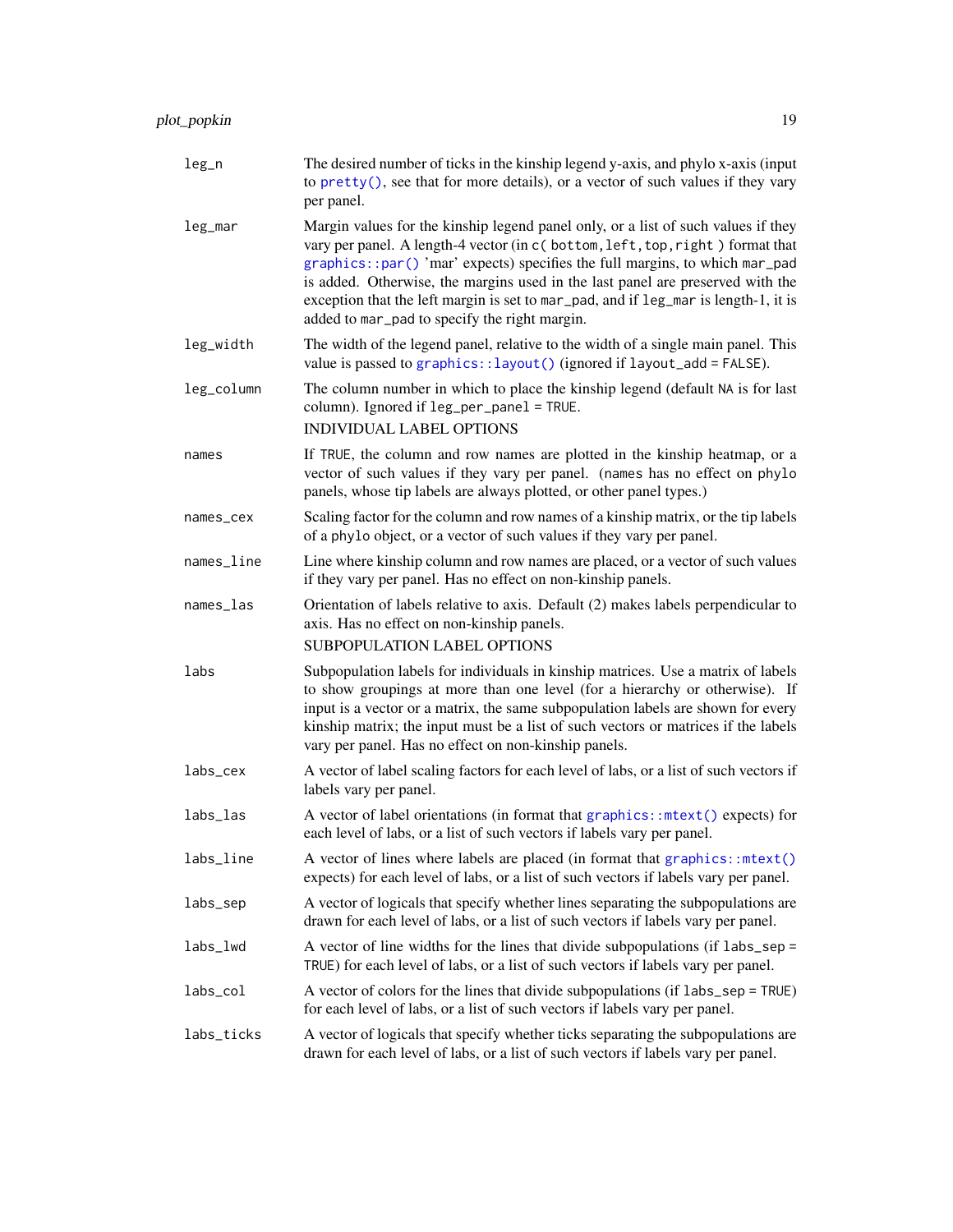<span id="page-19-0"></span>

| labs_text       | A vector of logicals that specify whether the subpopulation labels are shown for<br>each level of labs, or a list of such vectors if labels vary per panel. Useful for<br>including separating lines or ticks without text.                                                                                                                                                                                                                                                                                                                                                                                                                                                                                                                                                                              |
|-----------------|----------------------------------------------------------------------------------------------------------------------------------------------------------------------------------------------------------------------------------------------------------------------------------------------------------------------------------------------------------------------------------------------------------------------------------------------------------------------------------------------------------------------------------------------------------------------------------------------------------------------------------------------------------------------------------------------------------------------------------------------------------------------------------------------------------|
| labs_even       | A vector of logicals that specify whether the subpopulations labels are drawn<br>with equal spacing for each level of labs, or a list of such vectors if labels vary<br>per panel. When TRUE, lines mapping the equally-spaced labels to the unequally-<br>spaced subsections of the heatmap are also drawn.                                                                                                                                                                                                                                                                                                                                                                                                                                                                                             |
| null_panel_data |                                                                                                                                                                                                                                                                                                                                                                                                                                                                                                                                                                                                                                                                                                                                                                                                          |
|                 | If FALSE (default), panels with NULL kinship matrices must not have titles or<br>other parameters set, and no panel letters are used in these cases. If TRUE, panels<br>with NULL kinship matrices must have titles and other parameters set. In the<br>latter case, these NULL panels also get panel letters. The difference is important<br>when checking that lengths of non-singleton parameters agree.                                                                                                                                                                                                                                                                                                                                                                                              |
| weights         | A vector with weights for every individual, or a list of such vectors if they vary<br>per panel. The width of every individual in the kinship matrix becomes pro-<br>portional to their weight. Individuals with zero or negative weights are omitted.<br>Has no effect on non-kinship panels.                                                                                                                                                                                                                                                                                                                                                                                                                                                                                                           |
| raster          | A logical equivalent to useRaster option in the image function used internally,<br>or a vector of such logicals if the choice varies per panel. If weights are non-<br>NULL in a given panel, raster = FALSE is forced (this is necessary to plot images<br>where columns and rows have variable width). If weights are NULL, the default<br>is raster = TRUE, but in this case the user may override (for example, so panels<br>are visually coherent when some use weights while others do not, as there are<br>small differences in rendering implementation for each value of raster). Note<br>that a multipanel figure with a list of weights sets raster = FALSE to all panels<br>by default, even if the weights were only applied to a subset of panels. Has no<br>effect on non-kinship panels. |
| sym             | If FALSE (default), plots non-symmetric (but square) kinship matrices without is-<br>sues. If TRUE, stops if any input kinship matrices (excluding phylo or function<br>objects) are not symmetric.<br><b>AXIS LABEL OPTIONS</b>                                                                                                                                                                                                                                                                                                                                                                                                                                                                                                                                                                         |
|                 | Additional options passed to graphics::image(). These are shared across kin-<br>ship panels. Have no effect on non-kinship panels.                                                                                                                                                                                                                                                                                                                                                                                                                                                                                                                                                                                                                                                                       |

# Details

plot\_popkin plots the input kinship matrices as-is. For best results, a standard kinship matrix (such as the output of [popkin\(\)](#page-20-1)) should have its diagonal rescaled to contain inbreeding coefficients using [inbr\\_diag\(\)](#page-6-1) before plot\_popkin is used.

This function permits the labeling of individuals (from row and column names when names = TRUE) and of subpopulations (passed through labs). The difference is that the labels passed through labs are assumed to be shared by many individuals, and lines (or other optional visual aids) are added to demarcate these subgroups.

# Examples

# Construct toy data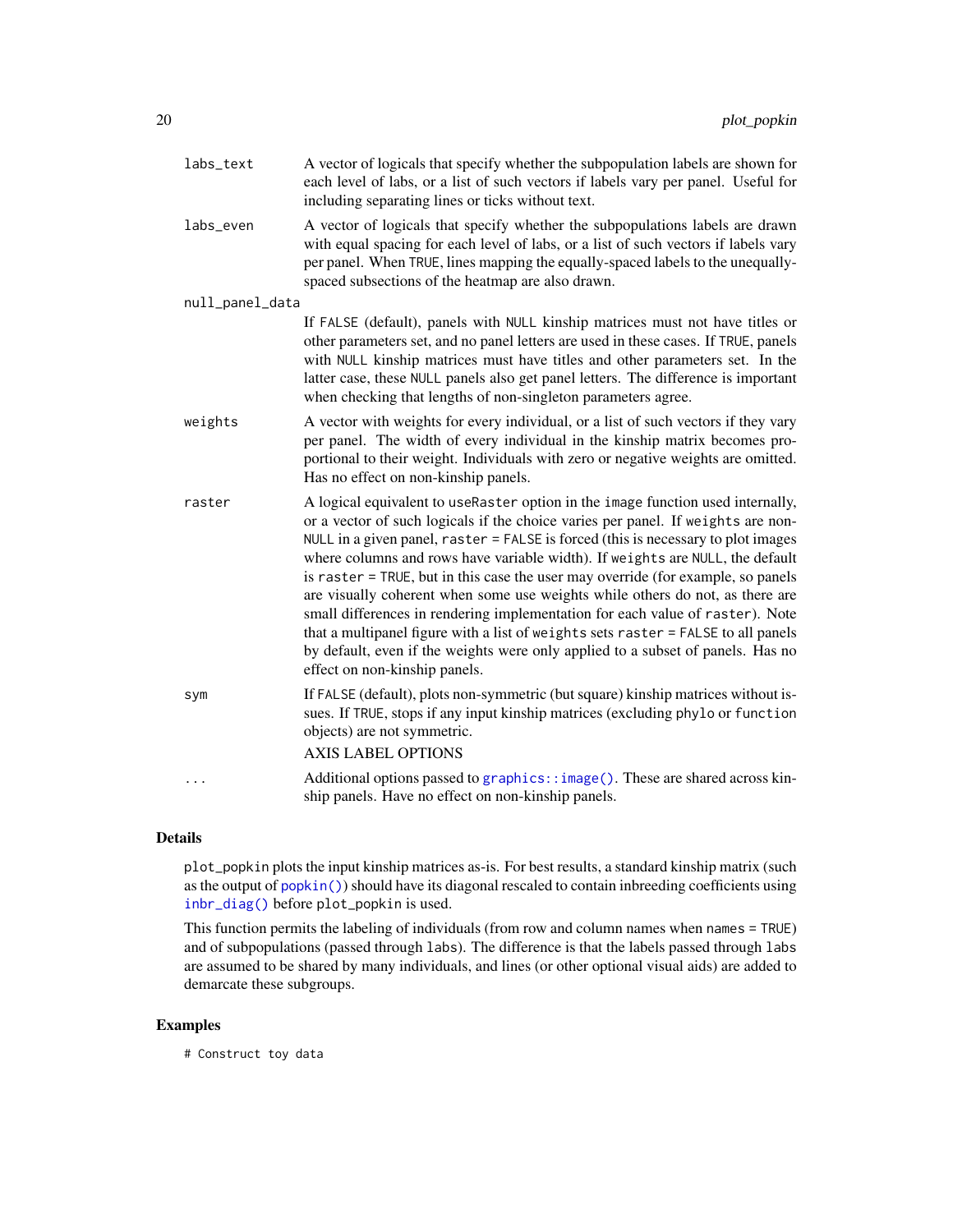#### <span id="page-20-0"></span>popkin 21

```
X \leq matrix(c(0,1,2,1,0,1,1,0,2), nrow = 3, byrow = TRUE) # genotype matrix
subpops \leq c(1,1,2) # subpopulation assignments for individuals
# NOTE: for BED-formatted input, use BEDMatrix!
# "file" is path to BED file (excluding .bed extension)
## library(BEDMatrix)
## X <- BEDMatrix(file) # load genotype matrix object
# estimate the kinship matrix from the genotypes "X"!
kinship <- popkin(X, subpops) # calculate kinship from X and optional subpop labels
# simple plot of the kinship matrix, marking the subpopulations only
# note inbr_diag replaces the diagonal of kinship with inbreeding coefficients
# (see vignette for more elaborate examples)
plot_popkin( inbr_diag(kinship), labs = subpops )
```
<span id="page-20-1"></span>

popkin *Estimate kinship from a genotype matrix and subpopulation assignments*

# Description

Given the biallelic genotypes of n individuals, this function returns the n-by-n kinship matrix such that the kinship estimate between the most distant subpopulations is zero on average (this sets the ancestral population to the most recent common ancestor population).

# Usage

```
popkin(
  X,
  subpops = NULL,n = NA.
  loci_on_cols = FALSE,
  mem_factor = 0.7,
  mem<sub>1im</sub> = NA,
  want_M = FALSE,
  m_{\text{L}}chunk\text{L}max = 1000
\lambda
```
# Arguments

| X.      | Genotype matrix, BEDMatrix object, or a function $X(m)$ that returns the geno-<br>types of all individuals at m successive locus blocks each time it is called, and<br>NULL when no loci are left. If a regular matrix, X must have values only in<br>$c(0,1,2,NA)$ , encoded to count the number of reference alleles at the locus, or<br>NA for missing data. |
|---------|-----------------------------------------------------------------------------------------------------------------------------------------------------------------------------------------------------------------------------------------------------------------------------------------------------------------------------------------------------------------|
| subpops | The length-n vector of subpopulation assignments for each individual. If NULL,<br>every individual is effectively treated as a different population.                                                                                                                                                                                                            |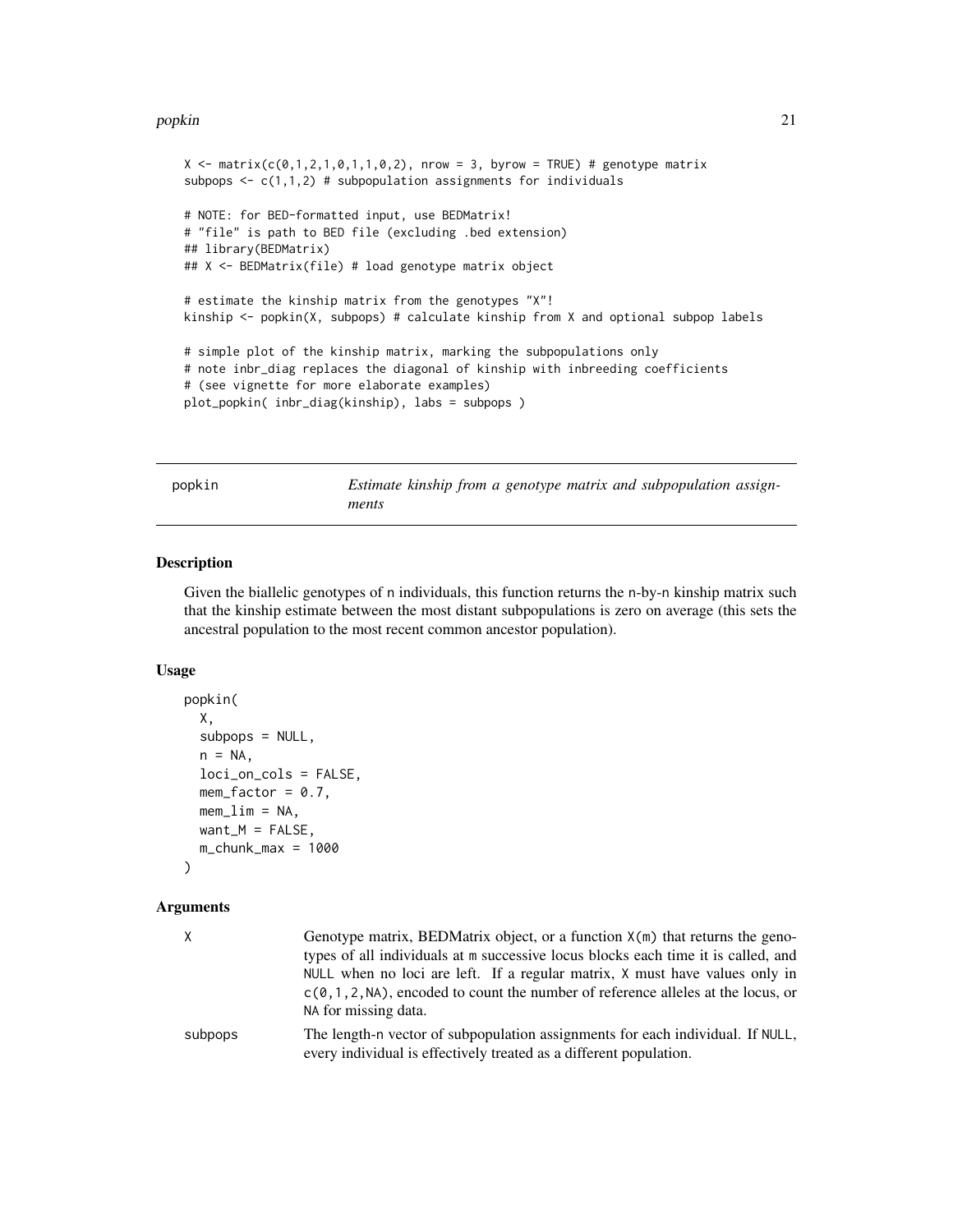<span id="page-21-0"></span>

| n            | Number of individuals (required only when X is a function, ignored otherwise).<br>If n is missing but subpops is not, n is taken to be the length of subpops.                                                                                                                                       |
|--------------|-----------------------------------------------------------------------------------------------------------------------------------------------------------------------------------------------------------------------------------------------------------------------------------------------------|
| loci_on_cols | If TRUE, X has loci on columns and individuals on rows; if FALSE (default), loci<br>are on rows and individuals on columns. Has no effect if $X$ is a function. If<br>X is a BEDMatrix object, loci_on_cols is ignored (set automatically to TRUE<br>internally).                                   |
| mem_factor   | Proportion of available memory to use loading and processing genotypes. Ig-<br>nored if mem_lim is not NA.                                                                                                                                                                                          |
| mem          | Memory limit in GB, used to break up genotype data into chunks for very large<br>datasets. Note memory usage is somewhat underestimated and is not controlled<br>strictly. Default in Linux and Windows is mem_factor times the free system<br>memory, otherwise it is 1GB (OSX and other systems). |
| want_M       | If TRUE, includes the matrix M of non-missing pair counts in the return value,<br>which are sample sizes that can be useful in modeling the variance of estimates.<br>Default FALSE is to return the kinship matrix only.                                                                           |
| m_chunk_max  | Sets the maximum number of loci to process at the time. Actual number of loci<br>loaded may be lower if memory is limiting.                                                                                                                                                                         |

# Details

The subpopulation assignments are only used to estimate the baseline kinship (the zero value). If the user wants to re-estimate the kinship matrix using different subpopulation labels, it suffices to rescale it using [rescale\\_popkin\(\)](#page-27-1) (as opposed to starting from the genotypes again, which gives the same answer but more slowly).

# Value

If want $_M$  = FALSE, returns the estimated n-by-n kinship matrix only. If X has names for the individuals, they will be copied to the rows and columns of this kinship matrix. If want $\mu$  = TRUE, a named list is returned, containing:

- kinship: the estimated n-by-n kinship matrix
- M: the n-by-n matrix of non-missing pair counts (see want\_M option).

# See Also

[popkin\\_af\(\)](#page-23-1) for coancestry estimation from allele frequency matrices.

```
# Construct toy data
X \leftarrow matrix(c(0, 1, 2,1, 0, 1,
      1, 0, 2),
    nrow = 3,
    byrow = TRUE
) # genotype matrix
subpops \leq c(1,1,2) # subpopulation assignments for individuals
```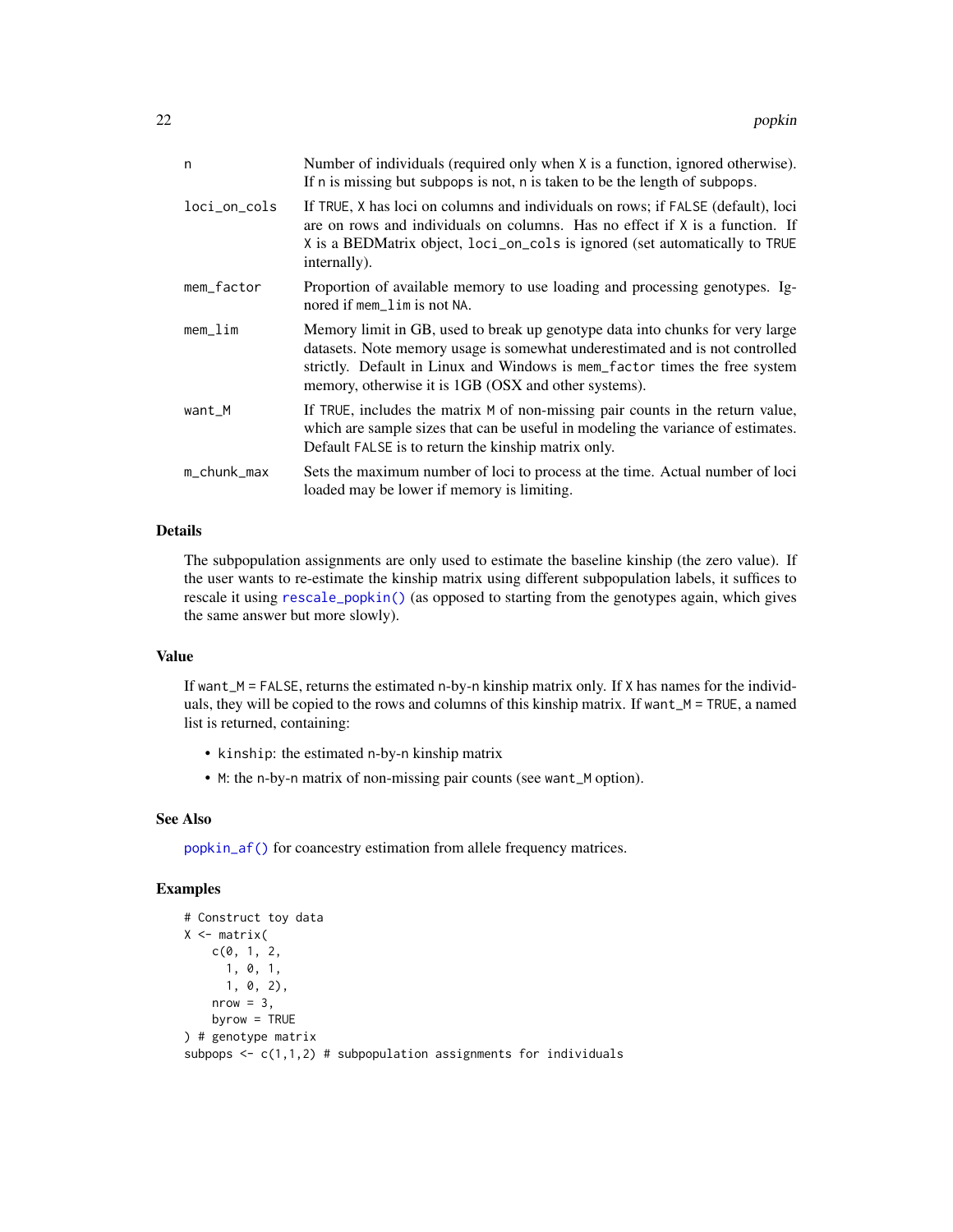#### <span id="page-22-0"></span> $p$ opkin\_A 23

```
# NOTE: for BED-formatted input, use BEDMatrix!
# "file" is path to BED file (excluding .bed extension)
## library(BEDMatrix)
## X <- BEDMatrix(file) # load genotype matrix object
```
kinship <- popkin(X, subpops) # calculate kinship from genotypes and subpopulation labels

<span id="page-22-1"></span>popkin\_A *Compute popkin's* A *and* M *matrices from genotypes*

# Description

This function returns lower-level, intermediate calculations for the main popkin function. These are not intended for most users, but rather for researchers studying the estimator.

# Usage

```
popkin_A(
  X,
  n = NA,
  loci_on_cols = FALSE,
  mem_factor = 0.7,
  memlim = NA,
  m_{\text{c}}hunk_max = 1000
\mathcal{L}
```
# Arguments

| Χ            | Genotype matrix, BEDMatrix object, or a function $X(m)$ that returns the geno-<br>types of all individuals at m successive locus blocks each time it is called, and<br>NULL when no loci are left. If a regular matrix, X must have values only in<br>$c(0, 1, 2, NA)$ , encoded to count the number of reference alleles at the locus, or<br>NA for missing data. |
|--------------|--------------------------------------------------------------------------------------------------------------------------------------------------------------------------------------------------------------------------------------------------------------------------------------------------------------------------------------------------------------------|
| n            | Number of individuals (required only when X is a function, ignored otherwise).<br>If n is missing but subpops is not, n is taken to be the length of subpops.                                                                                                                                                                                                      |
| loci_on_cols | If TRUE, X has loci on columns and individuals on rows; if FALSE (default), loci<br>are on rows and individuals on columns. Has no effect if X is a function. If<br>X is a BEDMatrix object, loci_on_cols is ignored (set automatically to TRUE<br>internally).                                                                                                    |
| mem_factor   | Proportion of available memory to use loading and processing genotypes. Ig-<br>nored if mem_lim is not NA.                                                                                                                                                                                                                                                         |
| mem_lim      | Memory limit in GB, used to break up genotype data into chunks for very large<br>datasets. Note memory usage is somewhat underestimated and is not controlled<br>strictly. Default in Linux and Windows is mem_factor times the free system<br>memory, otherwise it is 1GB (OSX and other systems).                                                                |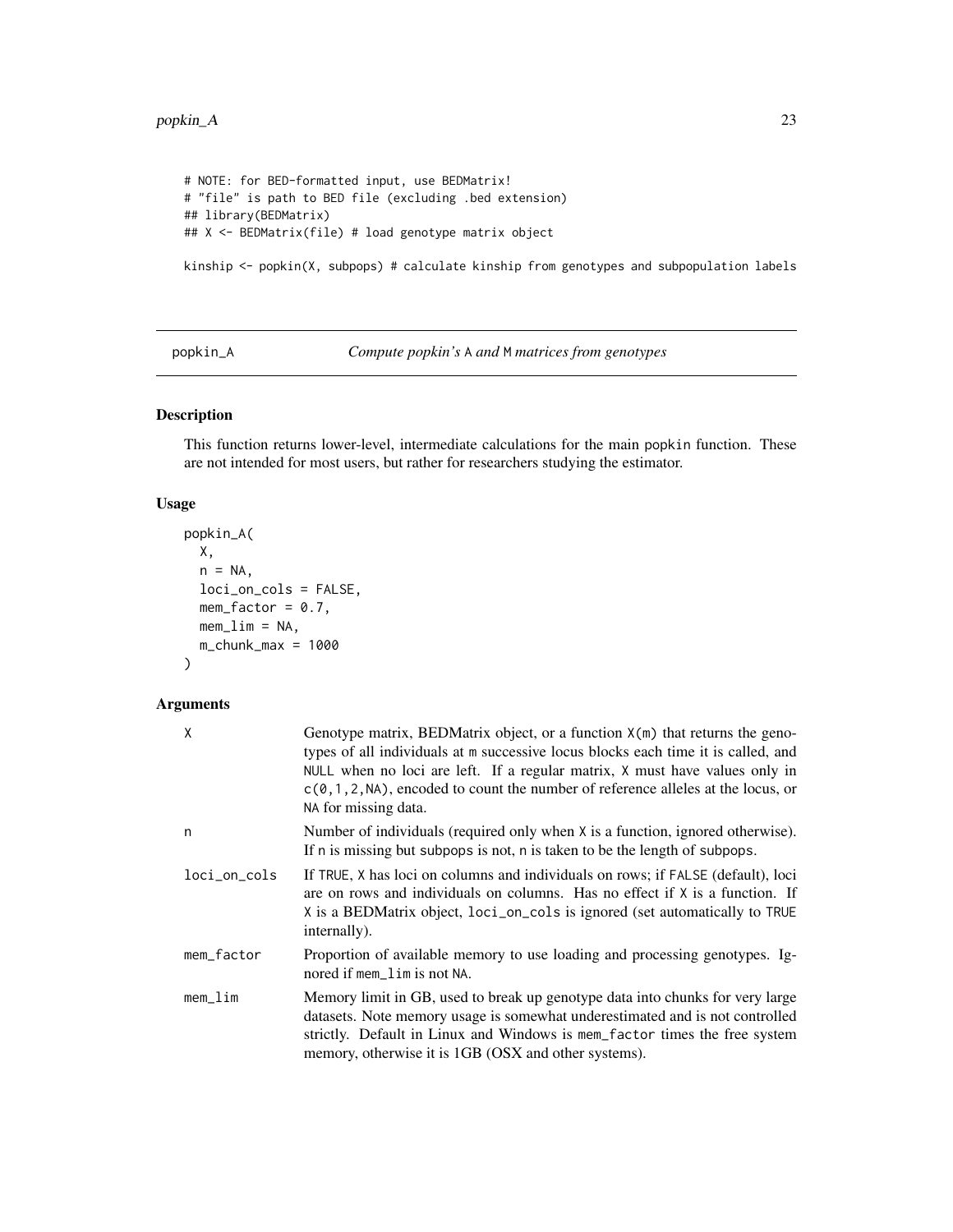<span id="page-23-0"></span>m\_chunk\_max Sets the maximum number of loci to process at the time. Actual number of loci loaded may be lower if memory is limiting.

#### Value

A named list containing:

- A: n-by-n matrix, for individuals j and k, of average  $(x_i, i_j 1) \times (x_i, k 1)$  -1 values across all loci i in X
- M: n-by-n matrix of sample sizes (number of loci with non-missing individual j and k pairs, used to normalize A)

#### See Also

The main [popkin\(\)](#page-20-1) function (a wrapper of this popkin\_A function and [popkin\\_A\\_min\\_subpops\(\)](#page-25-1) to estimate the minimum A value).

# Examples

# Construct toy data  $X \leq$  matrix(c(0,1,2,1,0,1,1,0,2), nrow = 3, byrow = TRUE) # genotype matrix # NOTE: for BED-formatted input, use BEDMatrix! # "file" is path to BED file (excluding .bed extension) # library(BEDMatrix) # X <- BEDMatrix(file) # load genotype matrix object  $obj \leq popkin_A(X)$  # calculate A and M from genotypes A <- obj\$A M <- obj\$M

<span id="page-23-1"></span>

popkin\_af *Estimate coancestry from an allele frequency matrix and subpopulation assignments*

#### **Description**

Given the individual-specific allele frequencies of n individuals, this function returns the n-by-n coancestry matrix. This function is the analog of [popkin\(\)](#page-20-1) for allele frequencies rather than genotypes, and as a consequence estimates coancestry instead of kinship. These coancestry estimates are unbiased if the true allele frequencies are provided, but may be less accurate when the allele frequencies themselves are estimated. This function is intended for cases where allele frequencies, but not individual genotypes, are available; otherwise it is best to use the individual genotypes and [popkin\(\)](#page-20-1). An application of interest is the allele frequency matrices from admixture models, in which case the columns correspond to subpopulations rather than individuals, and subpops = NULL is an acceptable choice.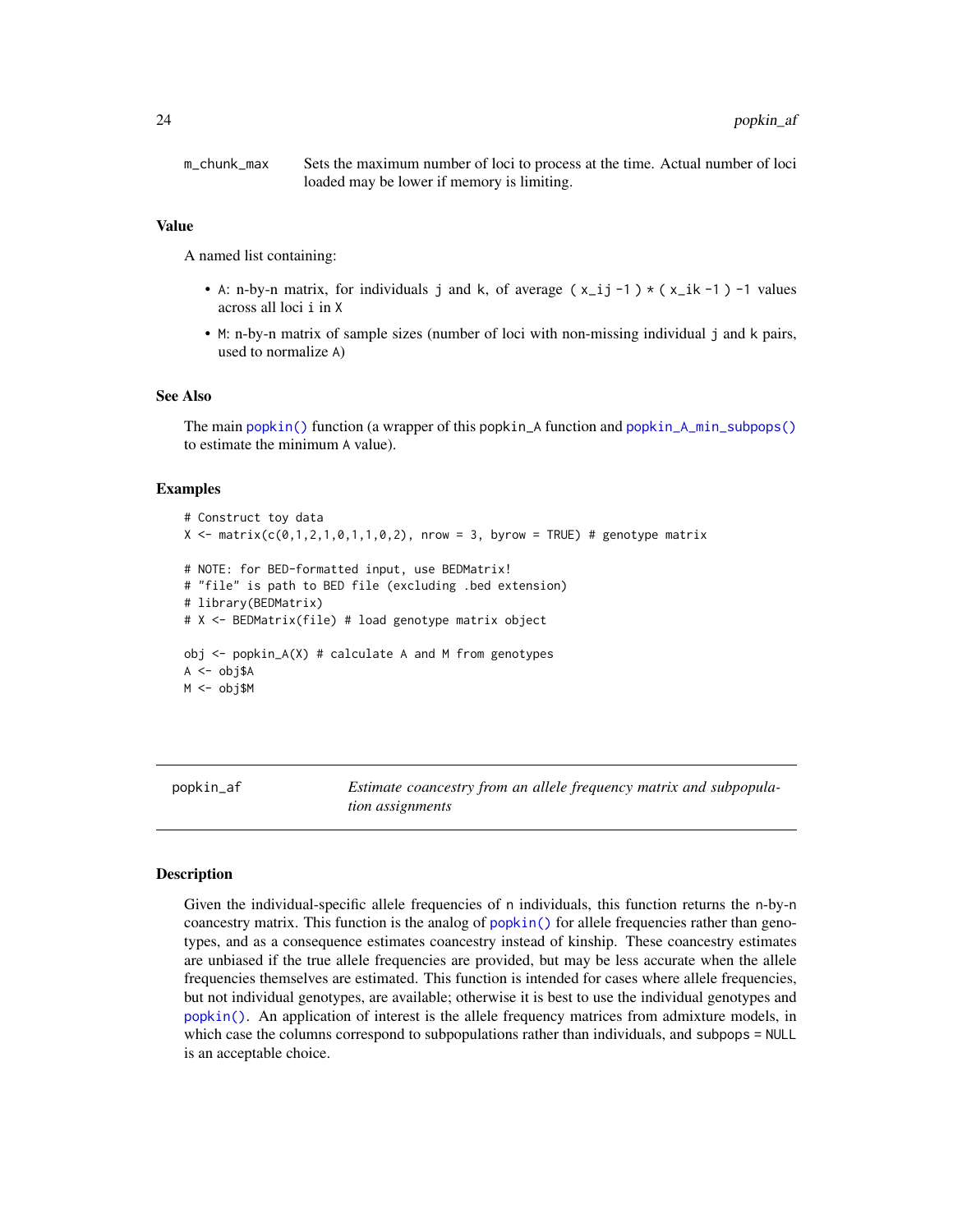popkin\_af 25

# Usage

```
popkin_af(
  P,
  subpops = NULL,loci_on_cols = FALSE,
  mem_factor = 0.7,
  mem\_lim = NA,want_M = FALSE,m_{\text{L}}chunk\text{L}max = 1000
)
```
# Arguments

| P            | m-by-n matrix of individual-specific allele frequencies, which should have values<br>between [0, 1] (range is not strictly required) or NA for missing data.                                                                                                                            |
|--------------|-----------------------------------------------------------------------------------------------------------------------------------------------------------------------------------------------------------------------------------------------------------------------------------------|
| subpops      | The length-n vector of subpopulation assignments for each individual. If NULL,<br>every individual is effectively treated as a different population.                                                                                                                                    |
| loci_on_cols | If TRUE, P has loci on columns and individuals on rows; if FALSE (default), loci<br>are on rows and individuals on columns.                                                                                                                                                             |
| mem_factor   | Proportion of available memory to use loading and processing loci. Ignored if<br>$mem$ lim is not NA.                                                                                                                                                                                   |
| mem_lim      | Memory limit in GB, used to break up P into chunks for very large datasets.<br>Note memory usage is somewhat underestimated and is not controlled strictly.<br>Default in Linux and Windows is mem_factor times the free system memory,<br>otherwise it is 1GB (OSX and other systems). |
| want_M       | If TRUE, includes the matrix M of non-missing pair counts in the return value,<br>which are sample sizes that can be useful in modeling the variance of estimates.<br>Default FALSE is to return the coancestry matrix only.                                                            |
| m_chunk_max  | Sets the maximum number of loci to process at the time. Actual number of loci<br>loaded may be lower if memory is limiting.                                                                                                                                                             |

# Value

If want\_M = FALSE, returns the estimated n-by-n coancestry matrix only. If P has names for the individuals, they will be copied to the rows and columns of this coancestry matrix. If want\_M = TRUE, a named list is returned, containing:

- coancestry: the estimated n-by-n coancestry matrix
- M: the n-by-n matrix of non-missing pair counts (see want\_M option).

# See Also

[popkin\(\)](#page-20-1) for kinship estimation from genotype matrices.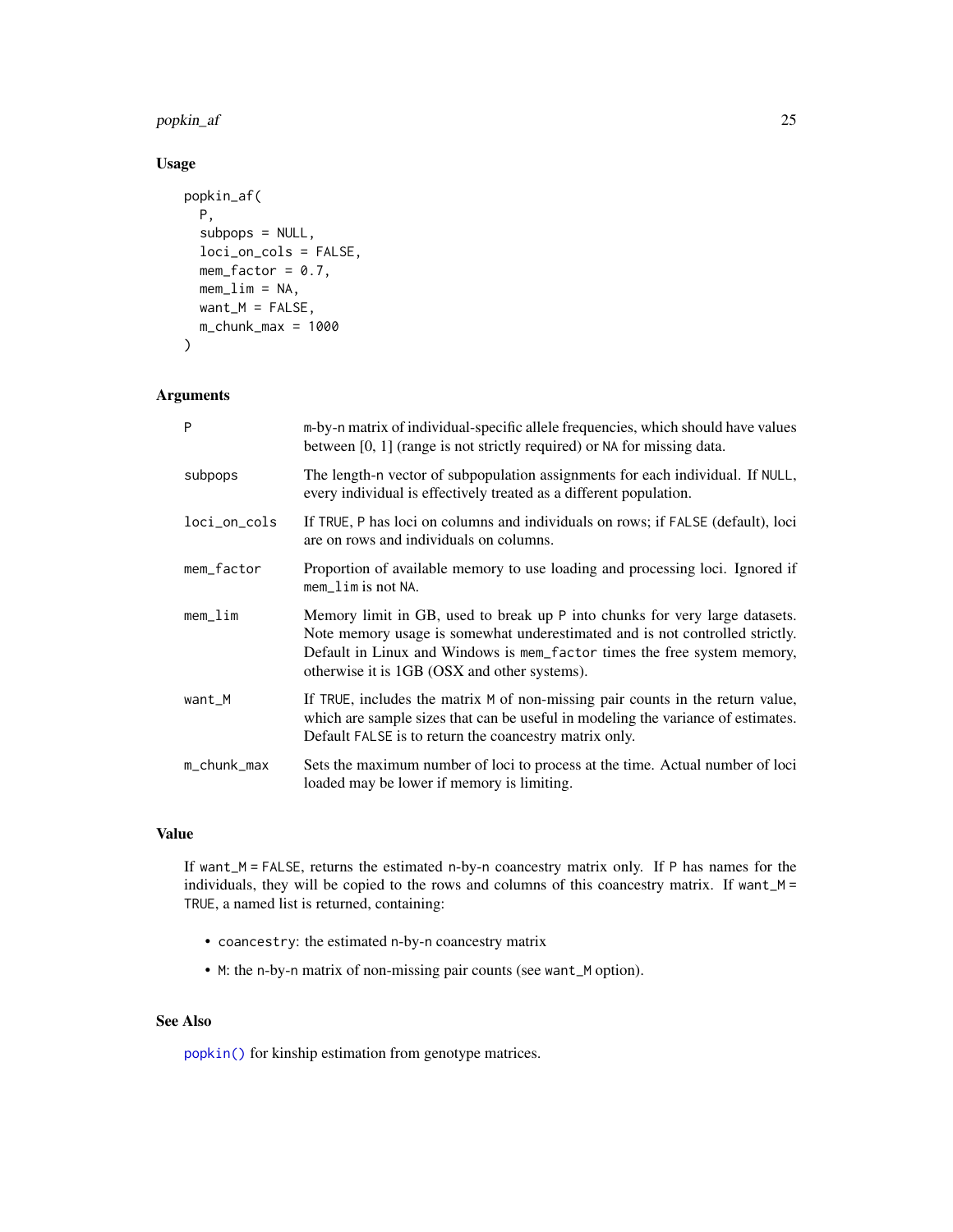# Examples

```
# a matrix of random uniform allele frequencies
# (unstructured, unlike real data)
P \leq - matrix( runif( 9 ), nrow = 3 )
coancestry <- popkin_af( P )
```
<span id="page-25-1"></span>popkin\_A\_min\_subpops *Estimate the minimum expected value of a matrix* A *using subpopulations*

# Description

This function averages the values of a square matrix A between every subpopulation pair and returns the minimum of these averages. If no subpopulation partition is provided, the function returns the minimum value of A excluding the diagonal, to agree when the code treats each individual as a subpopulation. The return value can be used to adjust an A matrix to yield the kinship matrix.

#### Usage

```
popkin_A_min_subpops(A, subpops = NULL)
```
#### Arguments

| A       | A symmetric n-by-n matrix with values between every individual pair, including<br>self comparisons.                                          |
|---------|----------------------------------------------------------------------------------------------------------------------------------------------|
| subpops | A length-n vector of subpopulation assignments for each individual. If missing,<br>every individual is treated as a different subpopulation. |

# Value

The minimum of the average between-subpopulation A values, which estimates the minimum expected value of A

# See Also

[popkin\\_A\(\)](#page-22-1) to generate the A matrix usually inputted into this function (popkin\_A\_min\_subpops). [popkin\(\)](#page-20-1) is the wrapper function around both of these.

[avg\\_kinship\\_subpops\(\)](#page-2-1) for the full matrix of mean kinship values between subpopulations.

<span id="page-25-0"></span>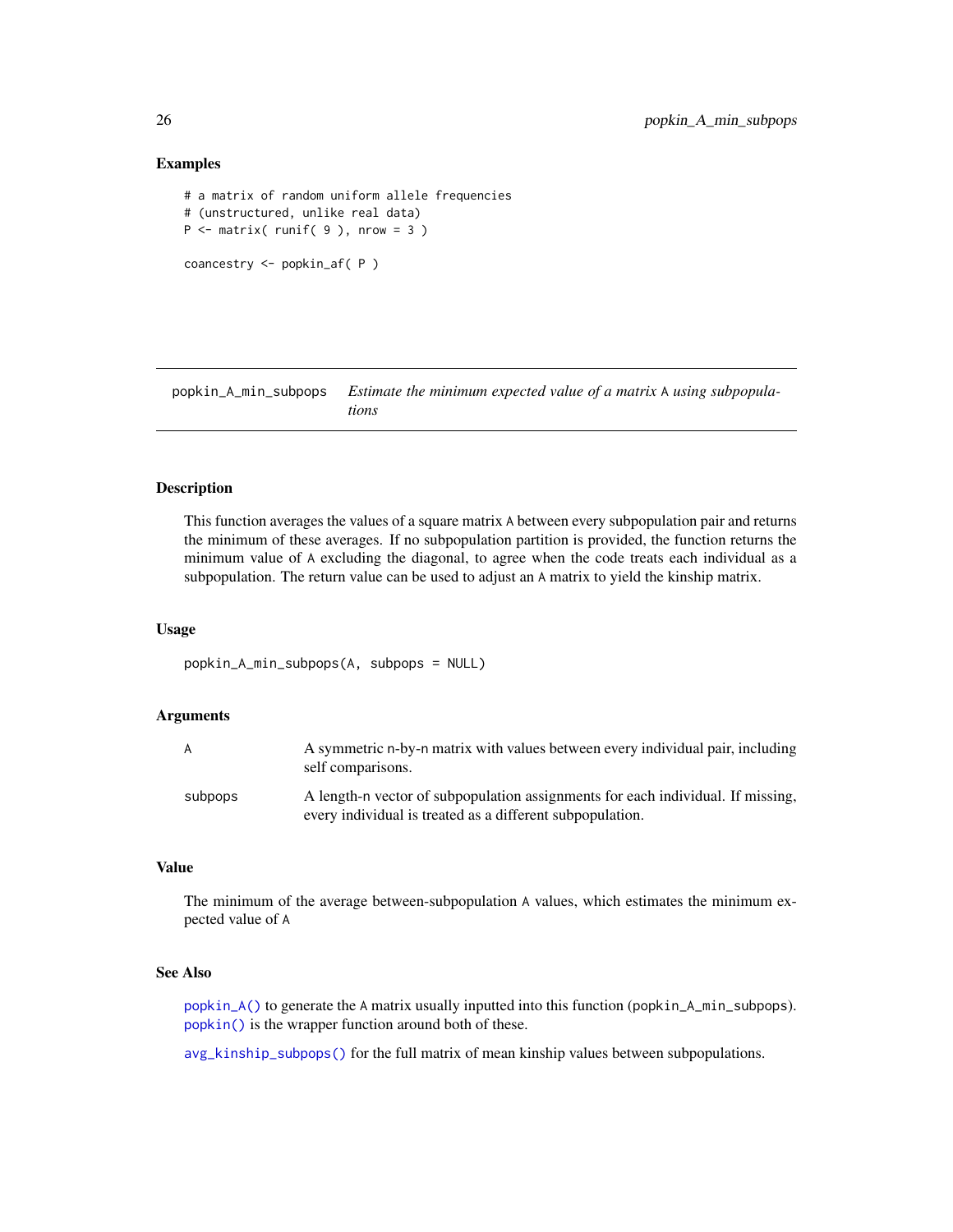#### <span id="page-26-0"></span>pwfst 27

# Examples

```
# Construct toy data
X \le - matrix(c(0,1,2,1,0,1,1,0,2), nrow=3, byrow=TRUE) # genotype matrix
subpops \leq c(1,1,2) # subpopulation assignments for individuals
# NOTE: for BED-formatted input, use BEDMatrix!
# "file" is path to BED file (excluding .bed extension)
## library(BEDMatrix)
## X <- BEDMatrix(file) # load genotype matrix object
# calculate A from genotypes
A \leq -popkin_A(X)$A
# the recommended form using appropriate subpopulation labels
A_min_est <- popkin_A_min_subpops( A, subpops )
# this recovers the popkin estimate
kinship <-1 - A / A_{min\_est}stopifnot( kinship == popkin( X, subpops ) )
# a simple default for exploratory analysis, equals min( A ) for correctly-calculated A
A_min_est <- popkin_A_min_subpops( A )
stopifnot(A_min_est == min(A))
```
<span id="page-26-1"></span>

pwfst *Estimate the individual-level pairwise FST matrix*

#### Description

This function construct the individual-level pairwise FST matrix implied by the input kinship matrix. If the input is the true kinship matrix, the return value corresponds to the true pairwise FST matrix. On the other hand, if the input is the estimated kinship returned by [popkin\(\)](#page-20-1), the same code results in the return value being the pairwise FST estimates described in our paper. In all cases the diagonal of the pairwise FST matrix is zero by definition.

# Usage

```
pwfst(kinship)
```
# Arguments

kinship The n-by-n kinship matrix

# Value

The n-by-n pairwise FST matrix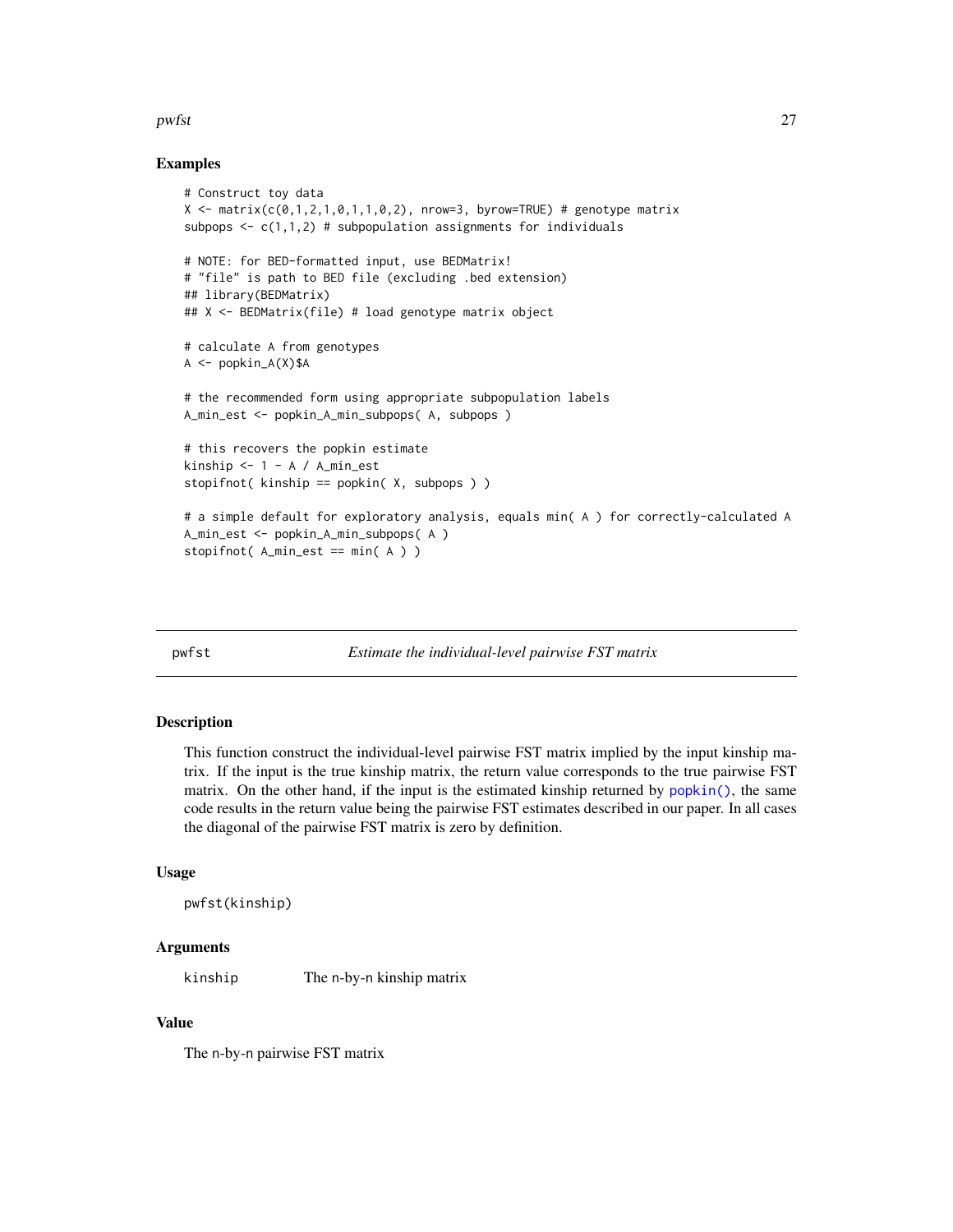# Examples

```
# Construct toy data
X \le - matrix(c(0,1,2,1,0,1,1,0,2), nrow=3, byrow=TRUE) # genotype matrix
subpops \leq c(1,1,2) # subpopulation assignments for individuals
# NOTE: for BED-formatted input, use BEDMatrix!
# "file" is path to BED file (excluding .bed extension)
## library(BEDMatrix)
## X <- BEDMatrix(file) # load genotype matrix object
# estimate the kinship matrix from the genotypes "X"!
kinship <- popkin(X, subpops) # calculate kinship from X and optional subpop labels
# lastly, compute pairwise FST matrix from the kinship matrix
pwF <- pwfst(kinship)
```
<span id="page-27-1"></span>rescale\_popkin *Rescale kinship matrix to set a given kinship value to zero.*

# Description

If you already have a population kinship matrix, and you desire to estimate the kinship matrix in a subset of the individuals, you could do it the slow way (reestimating starting from the genotypes of the subset of individuals) or you can do it the fast way: first subset the kinship matrix to only contain the individuals of interest, then use this function to rescale this kinship matrix so that the minimum kinship is zero. This rescaling is required when subsetting results in a more recent Most Recent Common Ancestor (MRCA) population compared to the original dataset (for example, if the original data had individuals from across the world but the subset only contains individuals from a single continent).

#### Usage

```
rescale_popkin(kinship, subpops = NULL, min_kinship = NA)
```
# Arguments

| kinship     | An n-by-n kinship matrix.                                             |
|-------------|-----------------------------------------------------------------------|
| subpops     | The length-n vector of subpopulation assignments for each individual. |
| min_kinship | A scalar kinship value to define the new zero kinship.                |

# Details

This function rescales the input kinship matrix so that the value min\_kinship in the original kinship matrix becomes zero, using the formula kinship\_rescaled = ( kinship -min\_kinship ) / ( 1 -min\_kinship ). This is equivalent to changing the ancestral population of the data. If subpopulation labels subpops are provided (recommended), they are used to estimate min\_kinship

<span id="page-27-0"></span>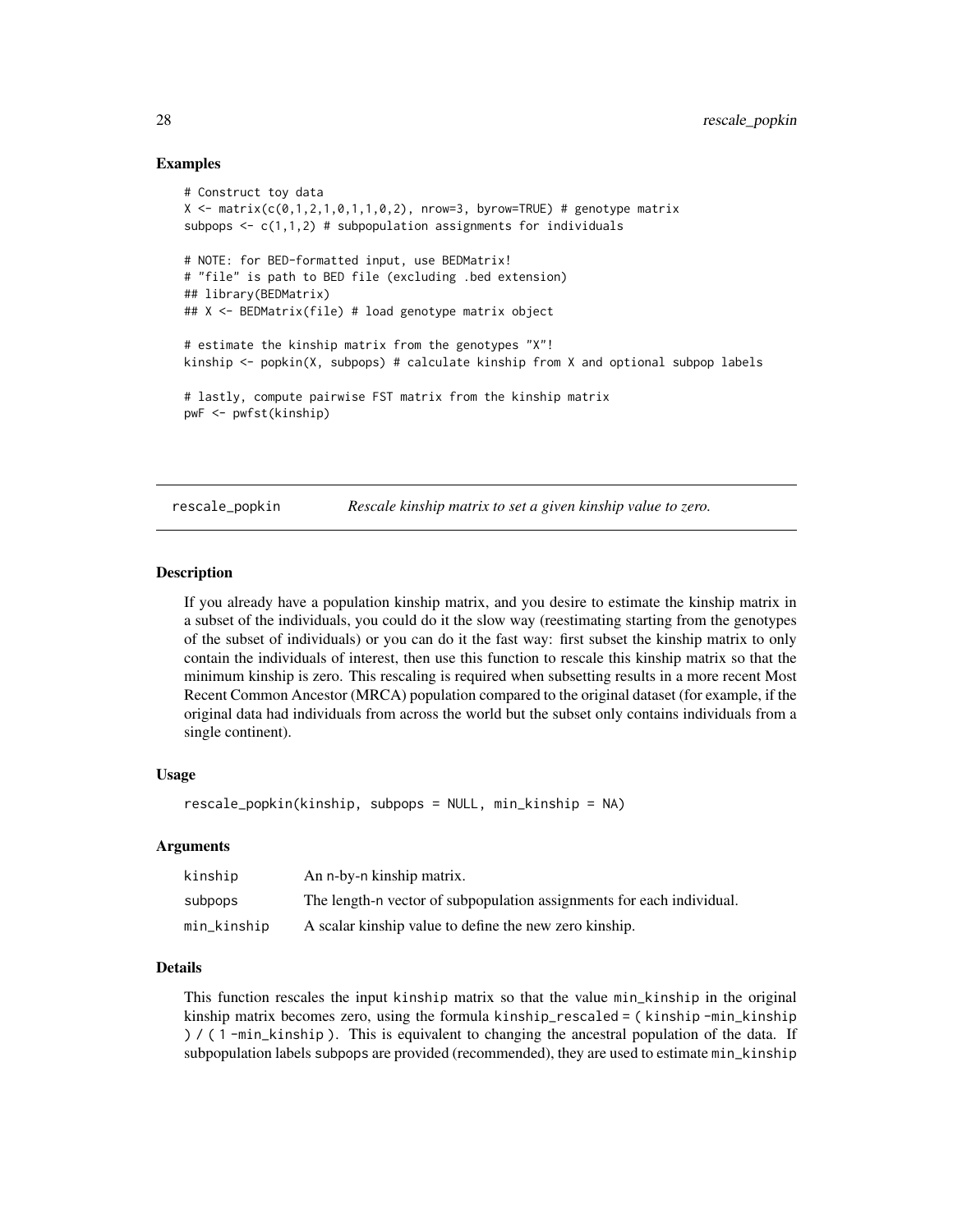# <span id="page-28-0"></span>validate\_kinship 29

using the function [popkin\\_A\\_min\\_subpops\(\)](#page-25-1), which is the recommended way to set the MRCA population correctly. If both subpops and min\_kinship are provided, only min\_kinship is used. If both subpops and min\_kinship are omitted, the function sets min\_kinship = min( kinship ).

# Value

The rescaled n-by-n kinship matrix, with the desired level of relatedness set to zero.

# Examples

```
# Construct toy data
X \le - matrix(c(0,1,2,1,0,1,1,0,2), nrow=3, byrow=TRUE) # genotype matrix
subpops \leq c(1,1,2) # subpopulation assignments for individuals
subpops2 <- 1:3 # alternate labels treat every individual as a different subpop
# NOTE: for BED-formatted input, use BEDMatrix!
# "file" is path to BED file (excluding .bed extension)
## library(BEDMatrix)
## X <- BEDMatrix(file) # load genotype matrix object
# suppose we first estimate kinship without subpopulations, which will be more biased
kinship <- popkin(X) # calculate kinship from genotypes, WITHOUT subpops
# then we visualize this matrix, figure out a reasonable subpopulation partition
# now we can adjust the kinship matrix!
kinship2 <- rescale_popkin(kinship, subpops)
# prev is faster but otherwise equivalent to re-estimating kinship from scratch with subpops:
# kinship2 <- popkin(X, subpops)
# can also manually set the level of relatedness min_kinship we want to be zero:
min_kinship <- min(kinship) # a naive choice for example
kinship2 <- rescale_popkin(kinship, min_kinship = min_kinship)
# lastly, omiting both subpops and min_kinship sets the minimum value in kinship to zero
kinship3 <- rescale_popkin(kinship2)
# equivalent to both of:
# kinship3 <- popkin(X)
# kinship3 <- rescale_popkin(kinship2, min_kinship = min(kinship))
```
validate\_kinship *Validate a kinship matrix*

#### Description

Tests that the input is a valid kinship matrix (a numeric, square, and optionally symmetric R matrix). Intended for matrices to plot and for other uses, including biased estimates, so there is flexibility as to what constitutes a valid kinship matrix. Throws errors if the input is not as above. Can instead return TRUE/FALSE if logical = TRUE.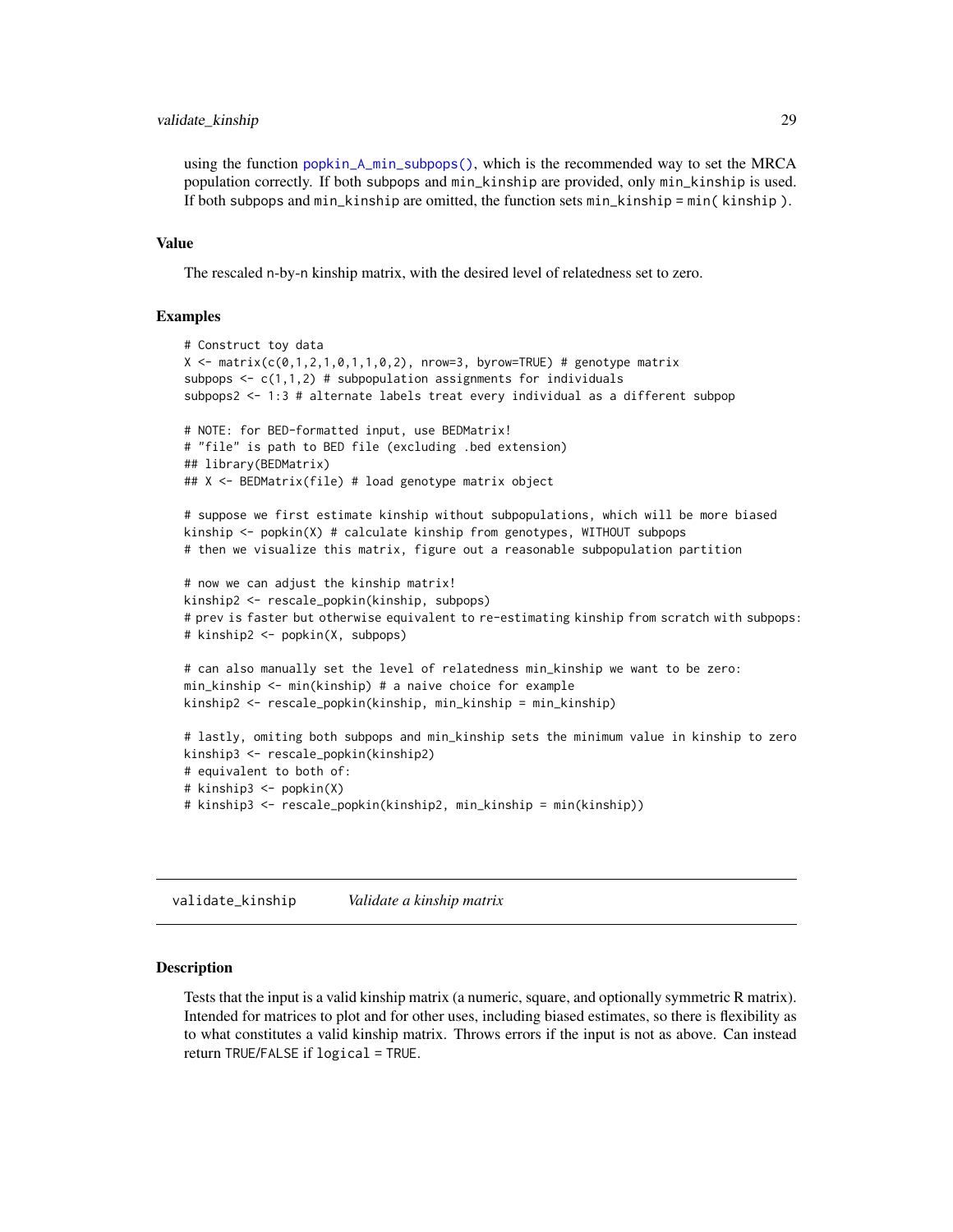```
validate_kinship(kinship, sym = TRUE, name = "kinship", logical = FALSE)
```
#### Arguments

| kinship | The kinship matrix to validate.                                                                                                                                                                                                      |
|---------|--------------------------------------------------------------------------------------------------------------------------------------------------------------------------------------------------------------------------------------|
| sym     | If TRUE (default), the matrix is required to be symmetric. Otherwise this partic-<br>ular test is skipped.                                                                                                                           |
| name    | Default "kinship". Change to desired variable name for more informative error<br>messages (i.e. "A" when used to validate the A matrix inside popkin_A_min_subpops).                                                                 |
| logical | If FALSE (default), function stops with an error message if the input is not a<br>kinship matrix. If TRUE, function instead returns TRUE if the input passed all<br>tests (appears to be a valid kinship matrix) or FALSE otherwise. |

# Details

True kinship matrices have values strictly between 0 and 1, and diagonal values strictly between 0.5 and 1. However, estimated matrices may contain values slightly out of range. For greater flexibility, this function does not check for out-of-range values.

#### Value

If logical = FALSE (default), nothing. If logical = TRUE, returns TRUE if the input is a valid kinship matrix, FALSE otherwise.

# Examples

```
# this is a valid (positive) example
kinship < - matrix(c(0.5, 0, 0, 0.6), nrow=2)# this will run without errors or warnings
validate_kinship(kinship)
# negative examples
```
# dies if input is missing try( validate\_kinship() )

# and if input is not a matrix try( validate\_kinship( 1:5 ) )

```
# and for non-numeric matrices
char_mat <- matrix(c('a', 'b', 'c', 'd'), nrow=2)
try( validate_kinship( char_mat ) )
```

```
# and non-square matrices
non_kinship <- matrix(1:2, nrow=2)
try( validate_kinship( non_kinship ) )
```

```
# and non-symmetric matrices
non_kinship <- matrix(1:4, nrow=2)
```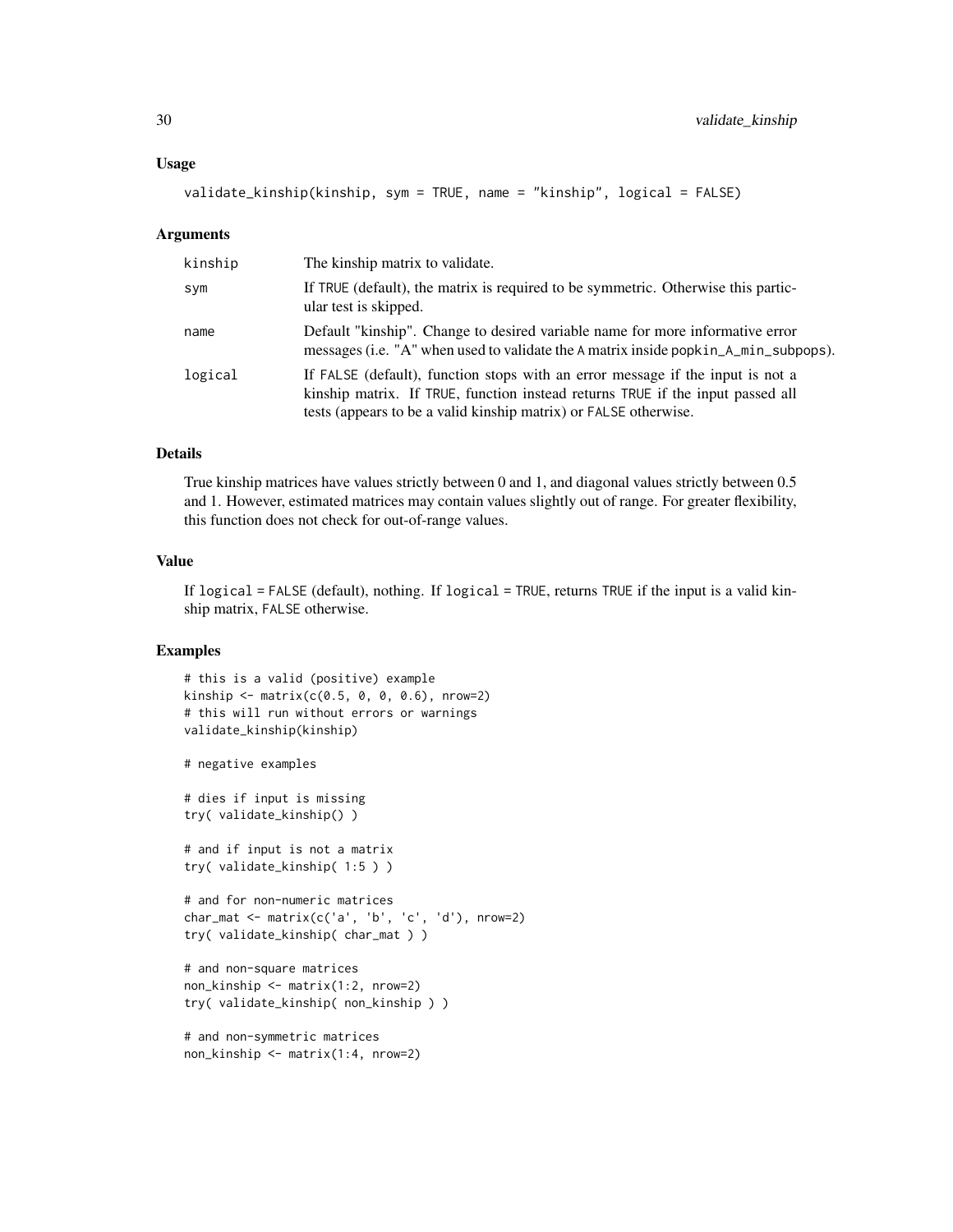# <span id="page-30-0"></span>weights\_subpops 31

```
try( validate_kinship( non_kinship ) )
# but example passes if we drop symmetry requirement this way
validate_kinship( non_kinship, sym = FALSE )
# instead of stopping, can get a logical value
# this returns FALSE
validate_kinship( non_kinship, logical = TRUE )
```
<span id="page-30-1"></span>weights\_subpops *Get weights for individuals that balance subpopulations*

# **Description**

This function returns positive weights that sum to one for individuals using subpopulation labels, such that every subpopulation receives equal weight. In particular, if there are K subpopulations, then the sum of weights for every individuals of a given subpopulation will equal 1 / K. The weight of every individual is thus inversely proportional to the number of individuals in its subpopulation. If the optional sub-subpopulation labels are also provided, then each sub-subpopulation within a given subpopulation is also weighted equally.

# Usage

weights\_subpops(subpops, subsubpops = NULL)

# Arguments

| subpops    | The length-n vector of subpopulation assignments for each individual.          |
|------------|--------------------------------------------------------------------------------|
| subsubpops | The optional length-n vector of sub-subpopulation assignments for each indi-   |
|            | vidual. Each sub-subpopulation must belong to a single subpopulation (a nested |
|            | hierarchy) or an error is produced.                                            |

### Value

The length-n vector of weights for each individual.

# Examples

```
# if every individual has a different subpopulation, weights are uniform:
subpops <-1:10weights <- weights_subpops( subpops )
stopifnot( all( weights == rep.int(1/10, 10)))
# subpopulations can be strings too
subpops \leq c('a', 'b', 'c')weights <- weights_subpops( subpops )
stopifnot( all( weights == rep.int(1/3, 3)))
```
# if there are two subpopulations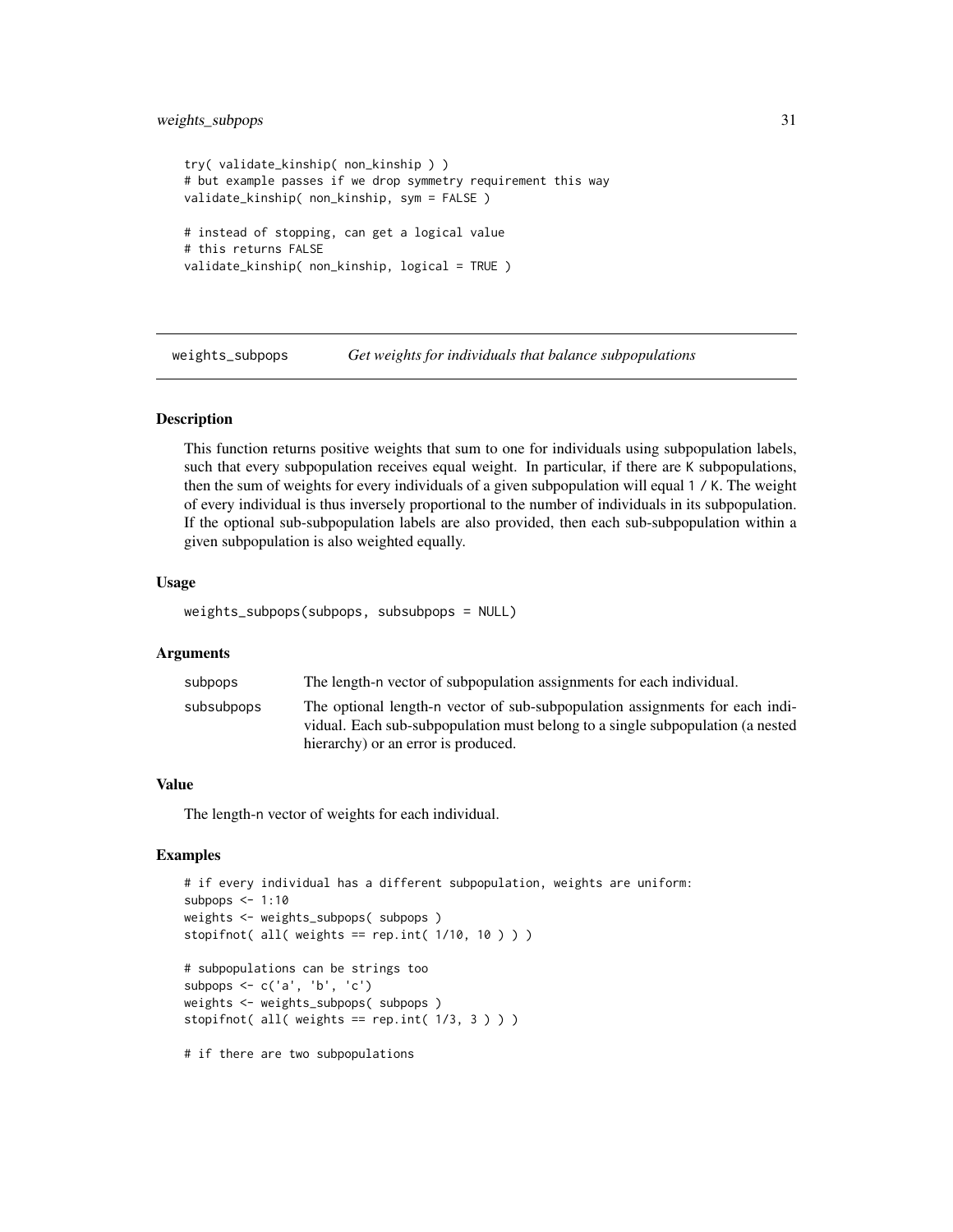```
# and the first has twice as many individuals as the second
# then the individuals in this first subpopulation weight half as much
# as the ones in the second subpopulation
subpops \leq c(1, 1, 2)weights <- weights_subpops( subpops )
stopifnot( all( weights == c( 1/4, 1/4, 1/2 ) ) )
# 2-level hierarchy example
subpops \leq c(1, 1, 1, 2, 2)subsubpops <- c('a', 'b', 'b', 'c', 'd')
weights <- weights_subpops( subpops, subsubpops )
stopifnot( all( weights == c( 1/4, 1/8, 1/8, 1/4, 1/4 ) ) )
```